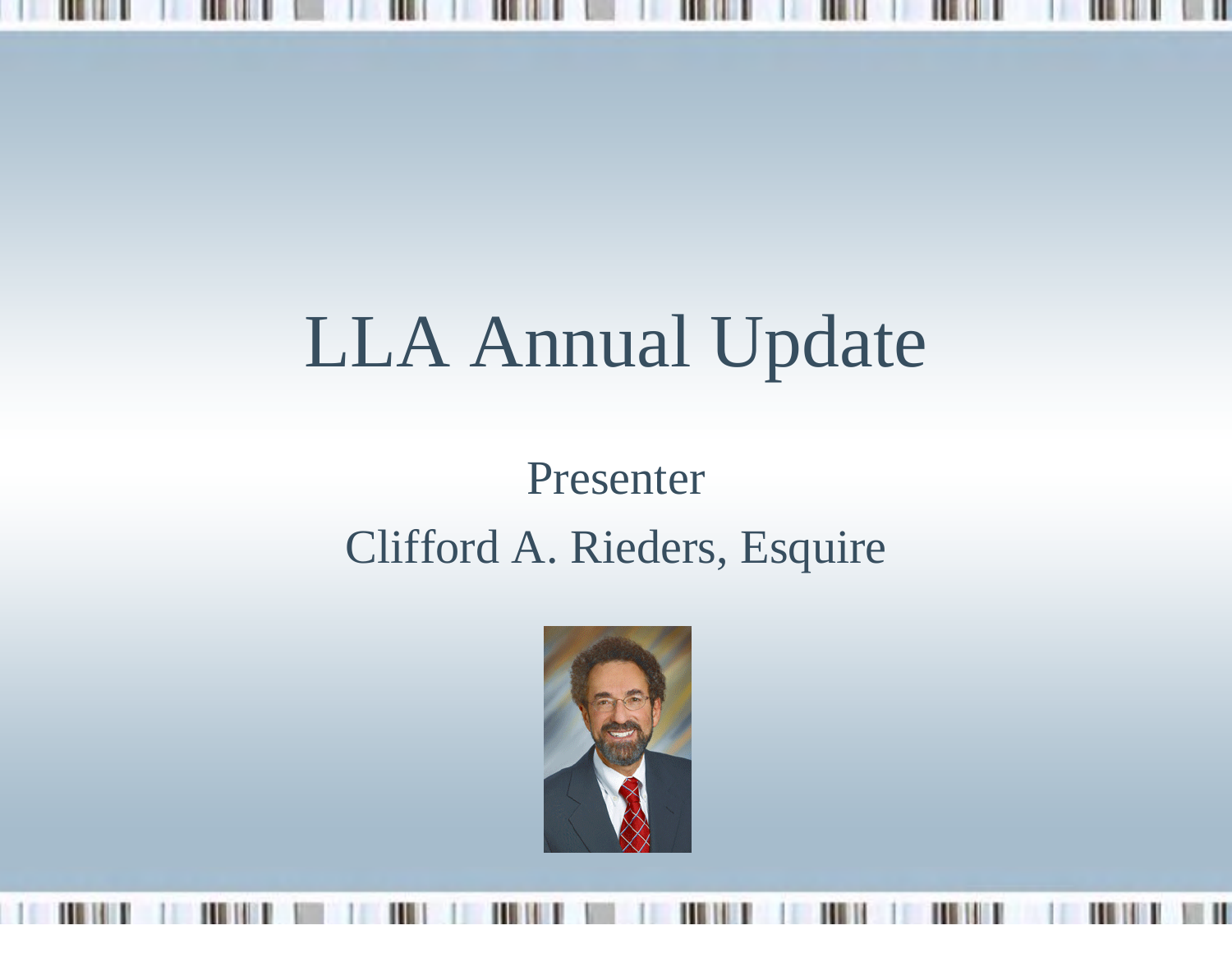

- $\bullet$  First case to approve standard jury instruction 3.25 on factual cause. If the jury asks for it 3.25 must be re-read in its entirety. "While we recognize that the SSJI are not binding on the trial courts, the SSJI are nevertheless instructive."
- $\bullet$ The jury is entitles to a complete factual cause instruction.
- $\bullet$  The trial court had omitted the definition from its instruction.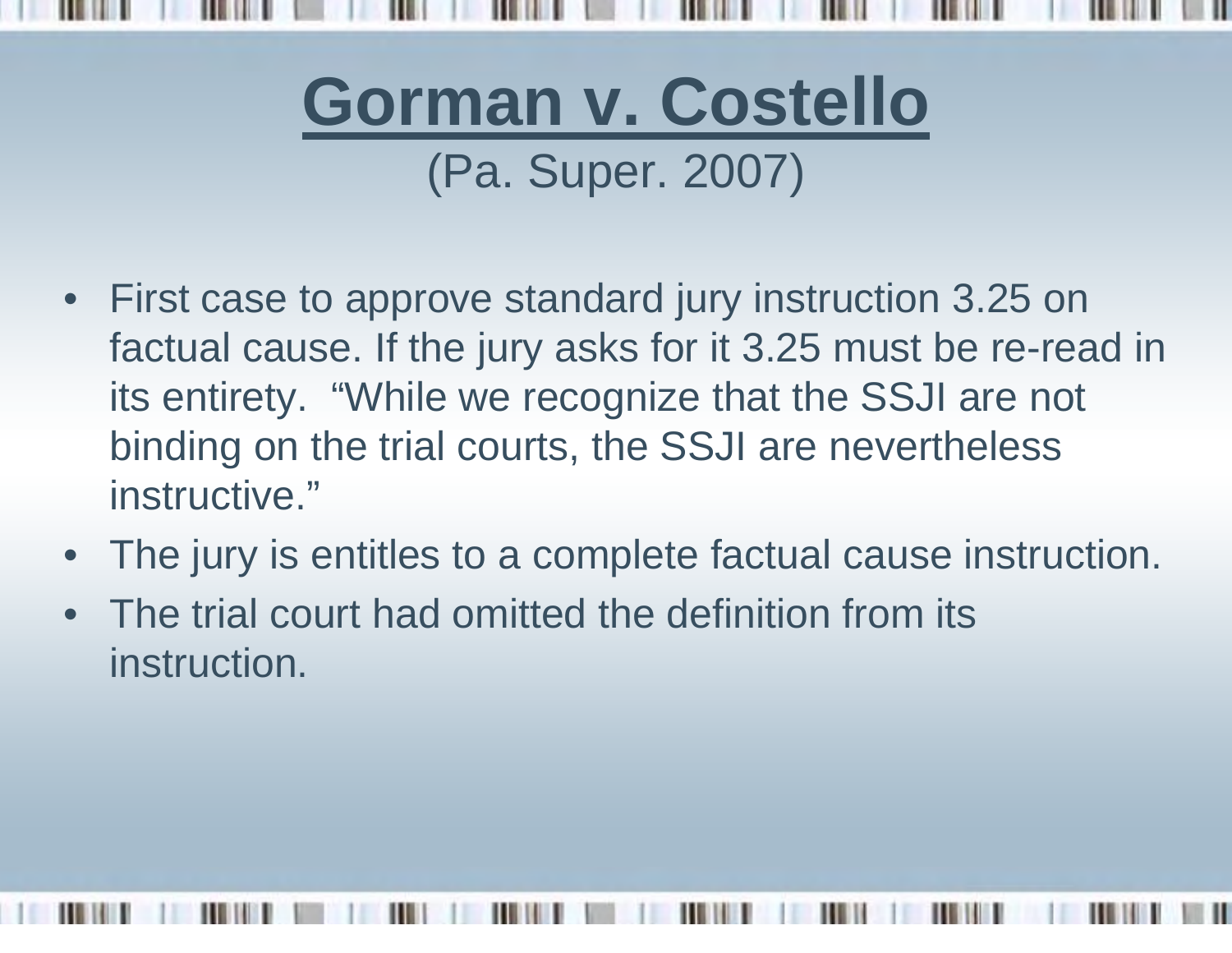

- Defendant would not be permitted to put in evidence of receipt of Social Security SSD benefits because it violates the collateral source rule.
- Plaintiff should nonetheless have been permitted to put in the evidence. (Court's reasons here $\frac{1}{2}$ )
- Error was harmless since expert reliance on plaintiff's SSD was negligible and cross-examination was sufficient.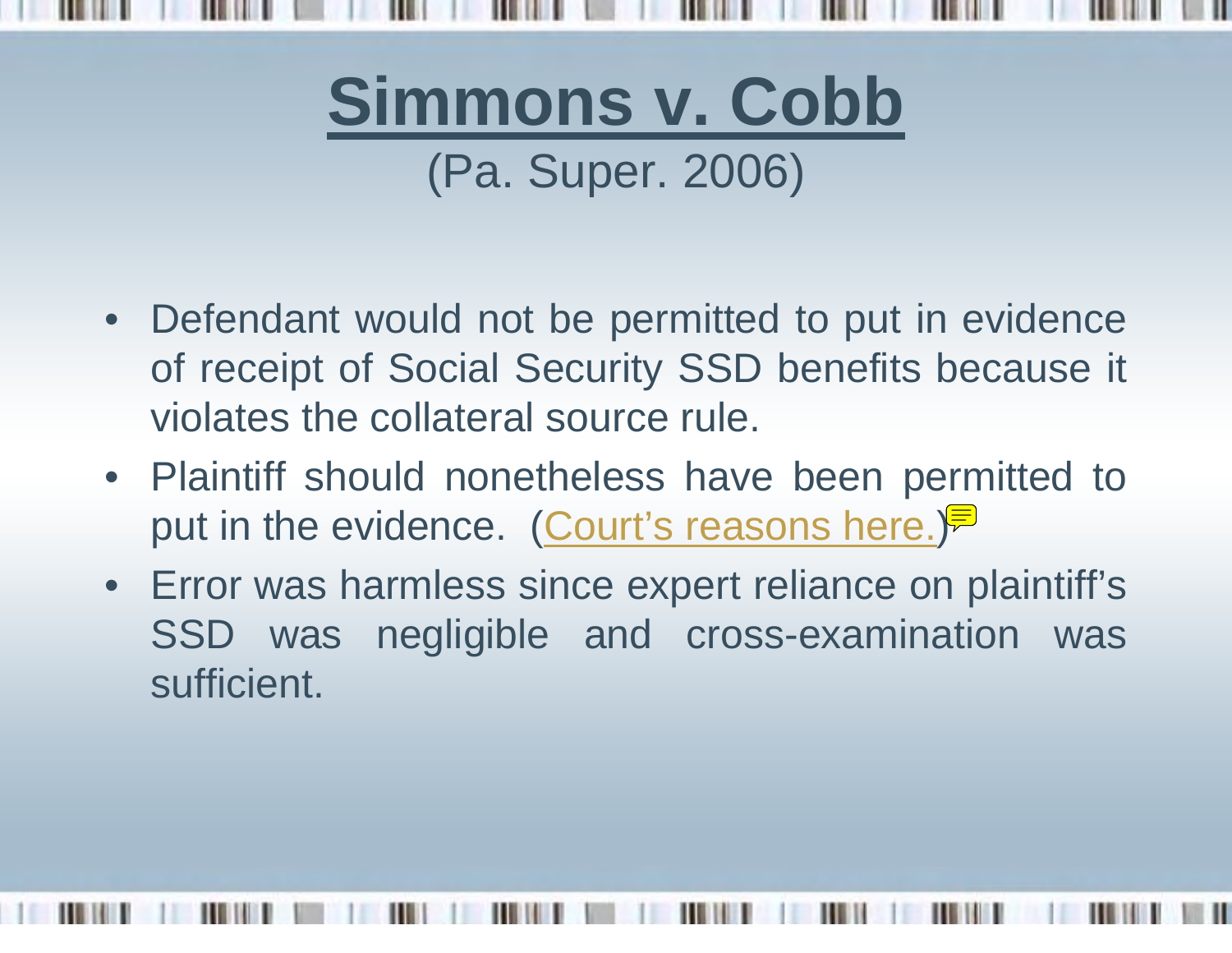#### **DeJesus v. Dep't of Veterans Affairs** (3rd Cir. 2007)

Did the V.A. have a duty under Pennsylvania law to protect third parties who were killed when ex-naval officer was discharged as a mental patient?

Three items that the Court of Appeals said constituted gross negligence:

- •Nobody at V.A. was fully familiar with patient's medical condition.
- $\bullet$  V.A. decided to discharge patient when he "was distressed and irrational, displaying poor control of his violent urges by brandishing a knife in his place of employment" and making comments "that his Primary Therapist believed were potentially suicidal."
- • Failure to detain or commit for suicide or psychiatric evaluation upon discharge, esp. as the V.A. staff was unclear about its own commitment procedures.
- • Under 28 USCA § 2674, U.S. liability governed by local law; 3rd Circ. applied 50 P.S. § 7114. Immunity from civil and criminal liability<sup>111</sup>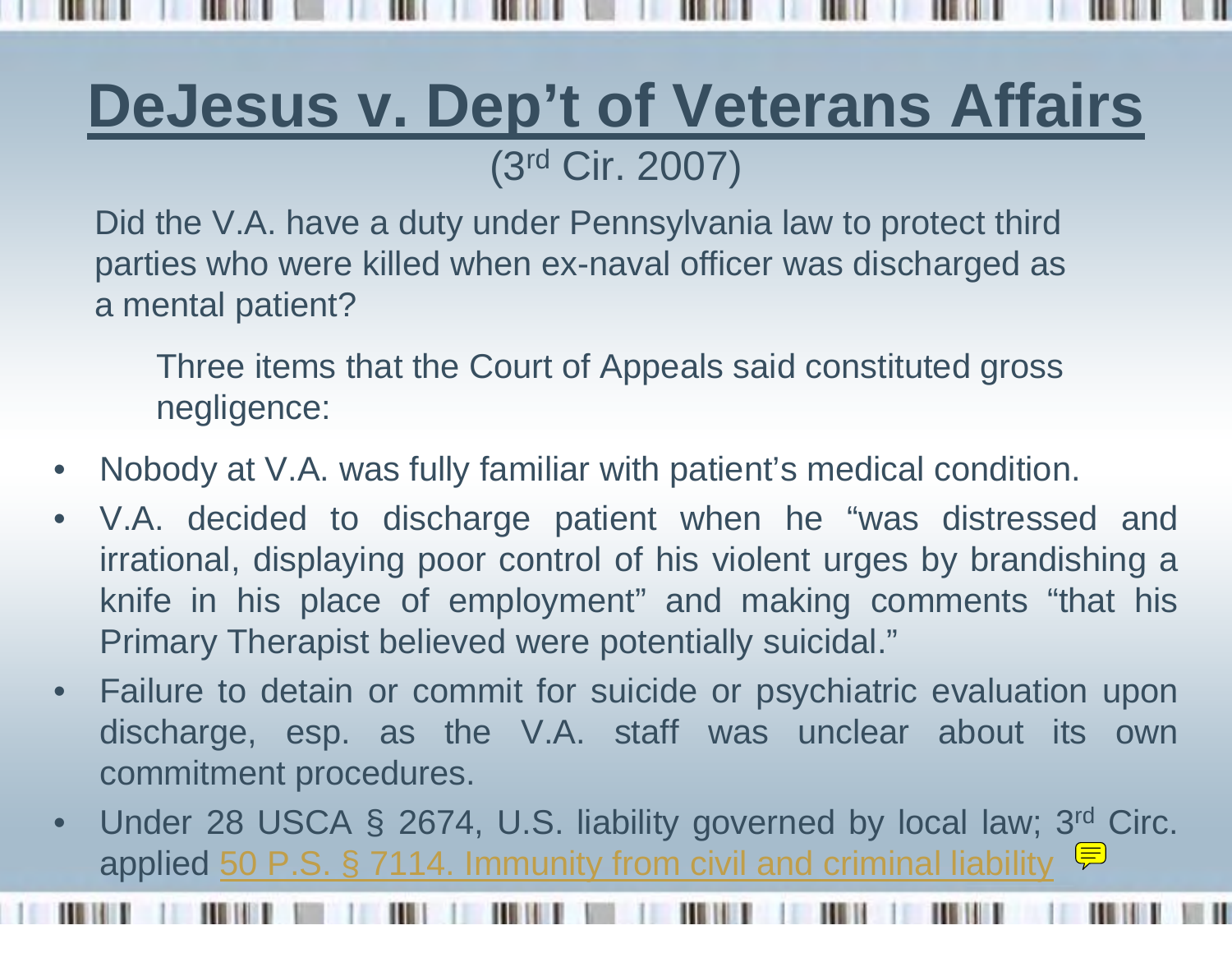## **Reardon v. Allegheny College** (Pa. Super. 2007)

- The relationship between a privately funded college and the student has traditionally been defined in this Commonwealth as strictly contractual in nature.
- The origin of the gist of the Action Doctrine discussed.
- Burden of Proof in defamation-opinion of speaker.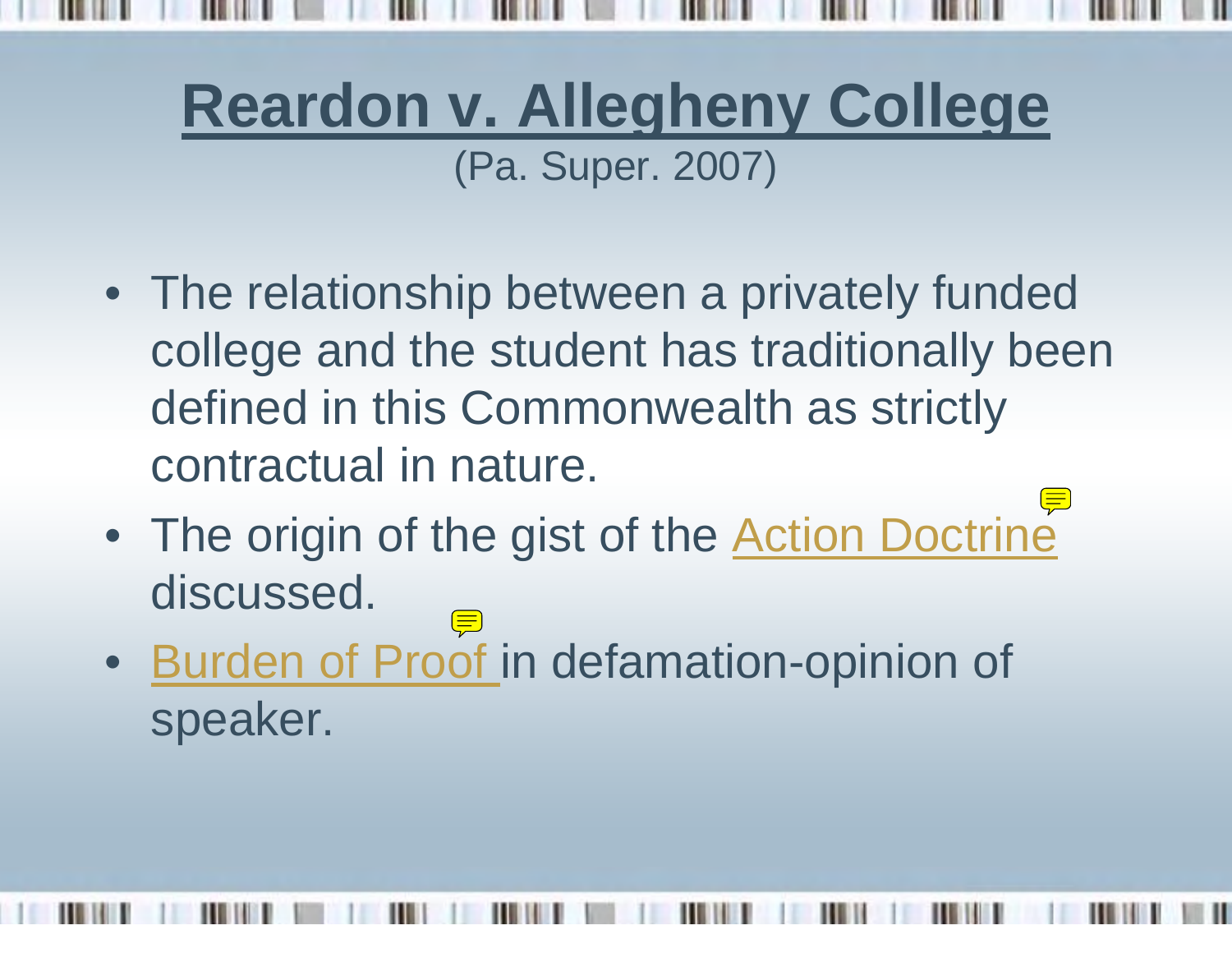# **Galli v. New Jersey Meadowlands Commission** (3rd Cir. 2007)

• The First Amendment right to freedom of speech and association protect government employees who lack a political affiliation from political patronage discrimination.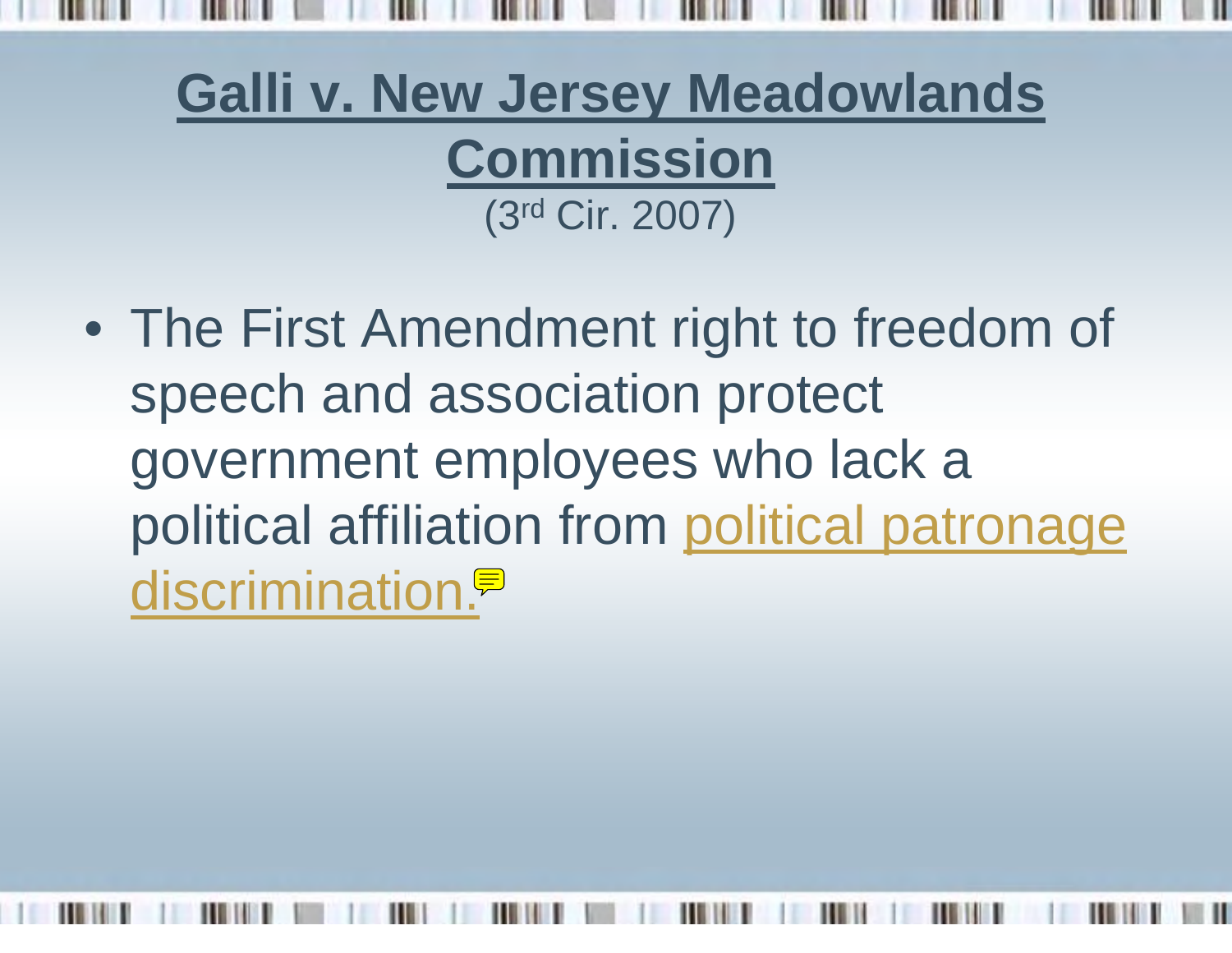#### **Ditch v. Waynesboro Hosp.** (Pa. Super. 2007)

- Certificate of merit required where patient fell from hospital bed and hit her head while being transported from emergency room to a hospital room.
- Sounded in med-mal because hiring, supervising, etc. of employees is integral to providing professional services.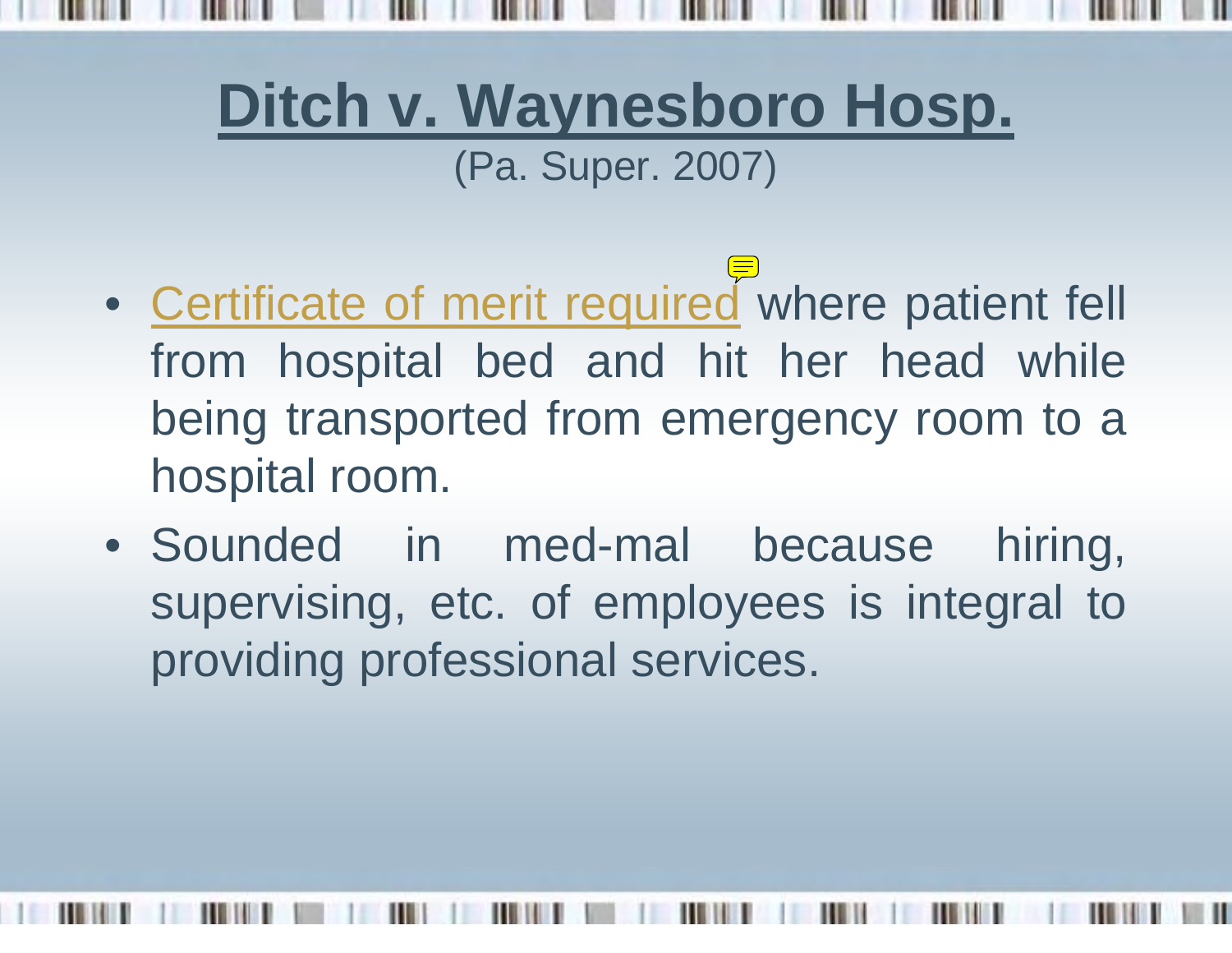#### **Gondek v. Bio-Medical Applications, Inc.** (Pa. Super. 2007)

• Certificate of merit required where there was a claim of failure to properly train and supervise non-professional employees as well as vicarious liability for the actions of those employees in context of guest passenger claiming the driver received negligent dialysis because driver was not warned of the dangers of eating or drinking after receiving dialysis.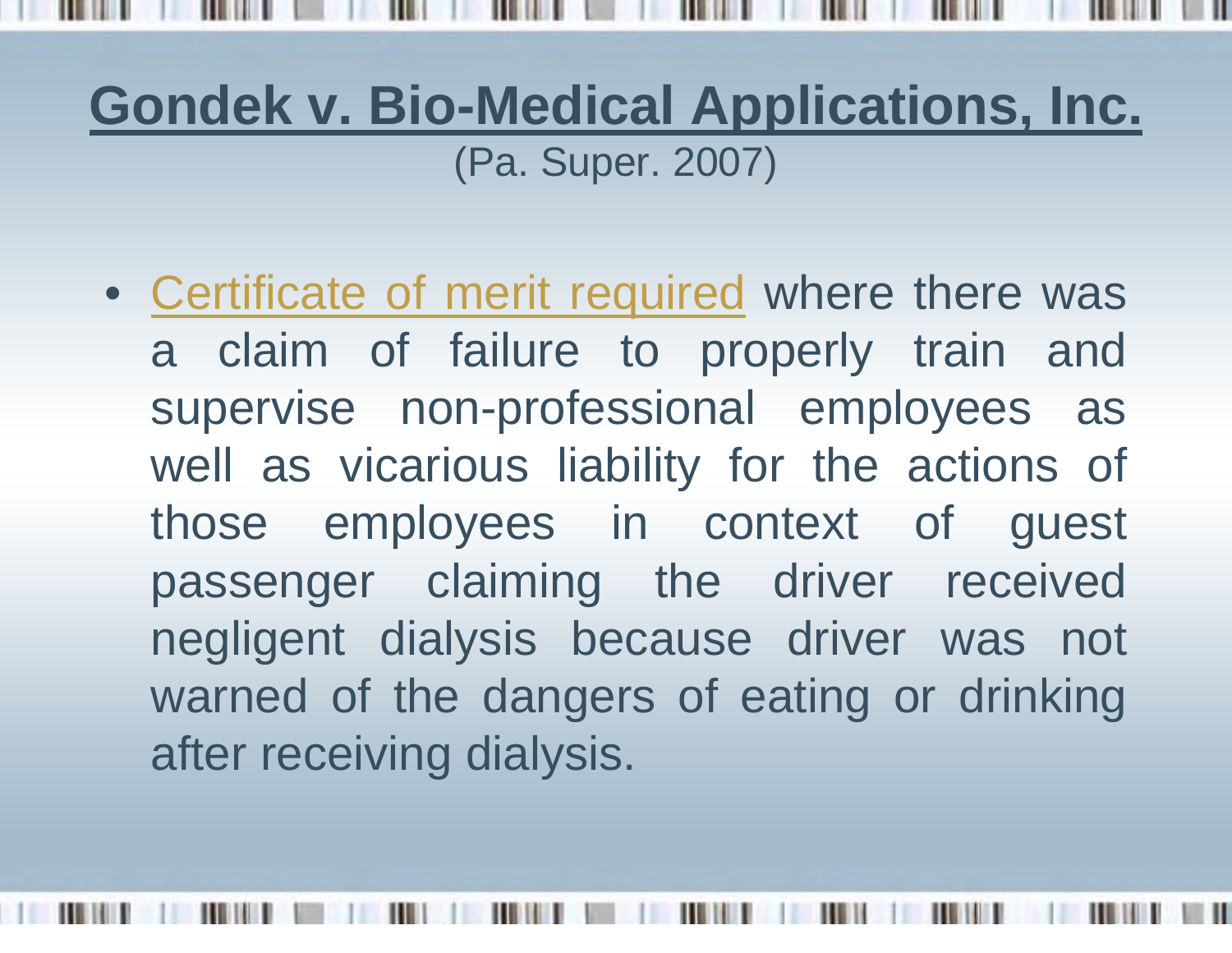

- "Substantial performance" of certificate of merit requirement is not met where plaintiff provided opposing counsel with expert report in discovery.
- All together now: when in doubt, file a Certificate of Merit.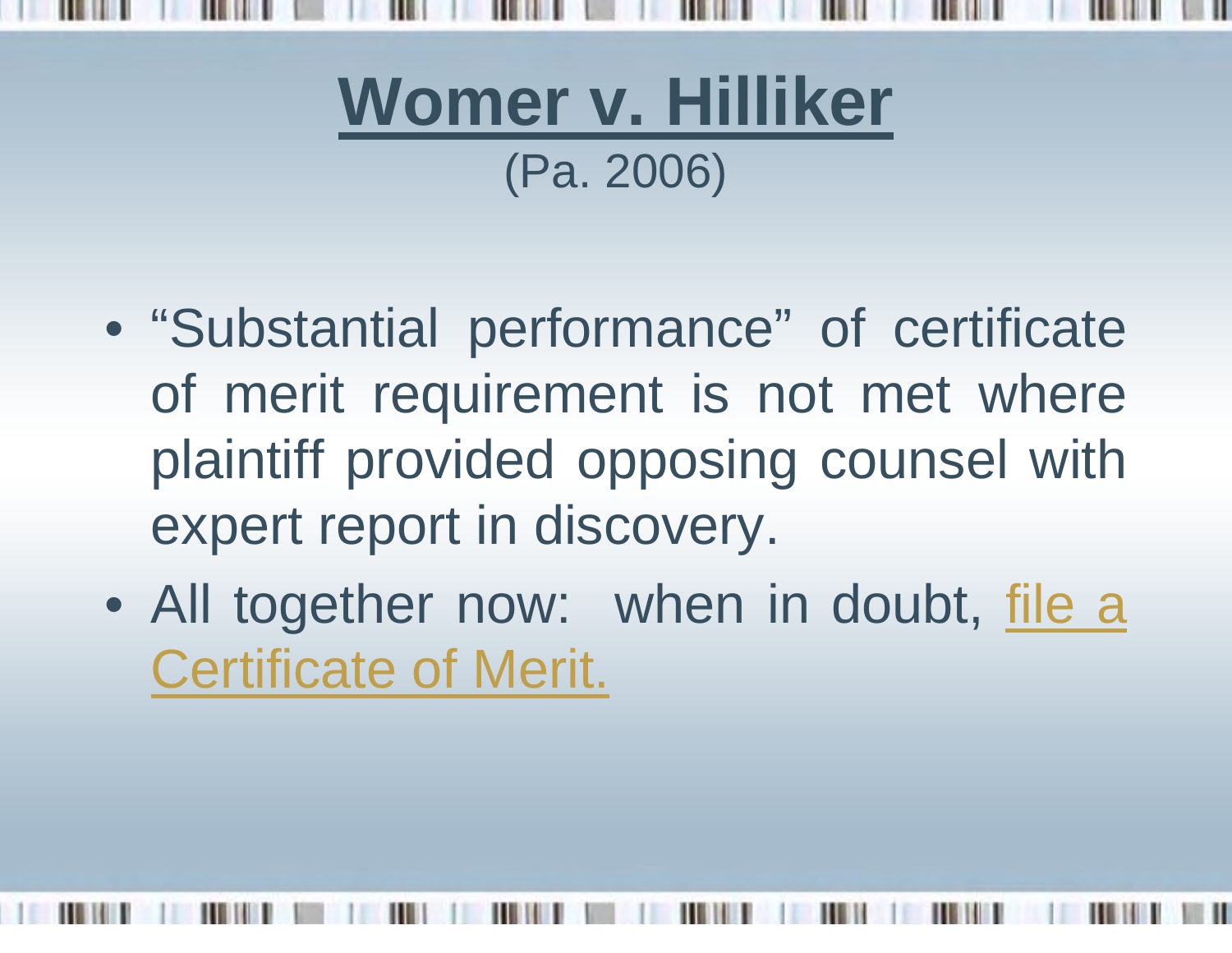# **Smith v. Friends Hospital** (Pa. Super. 2007)

• No certificate of merit required where injuries are sustained during a hospitalization where sexual assault occurred.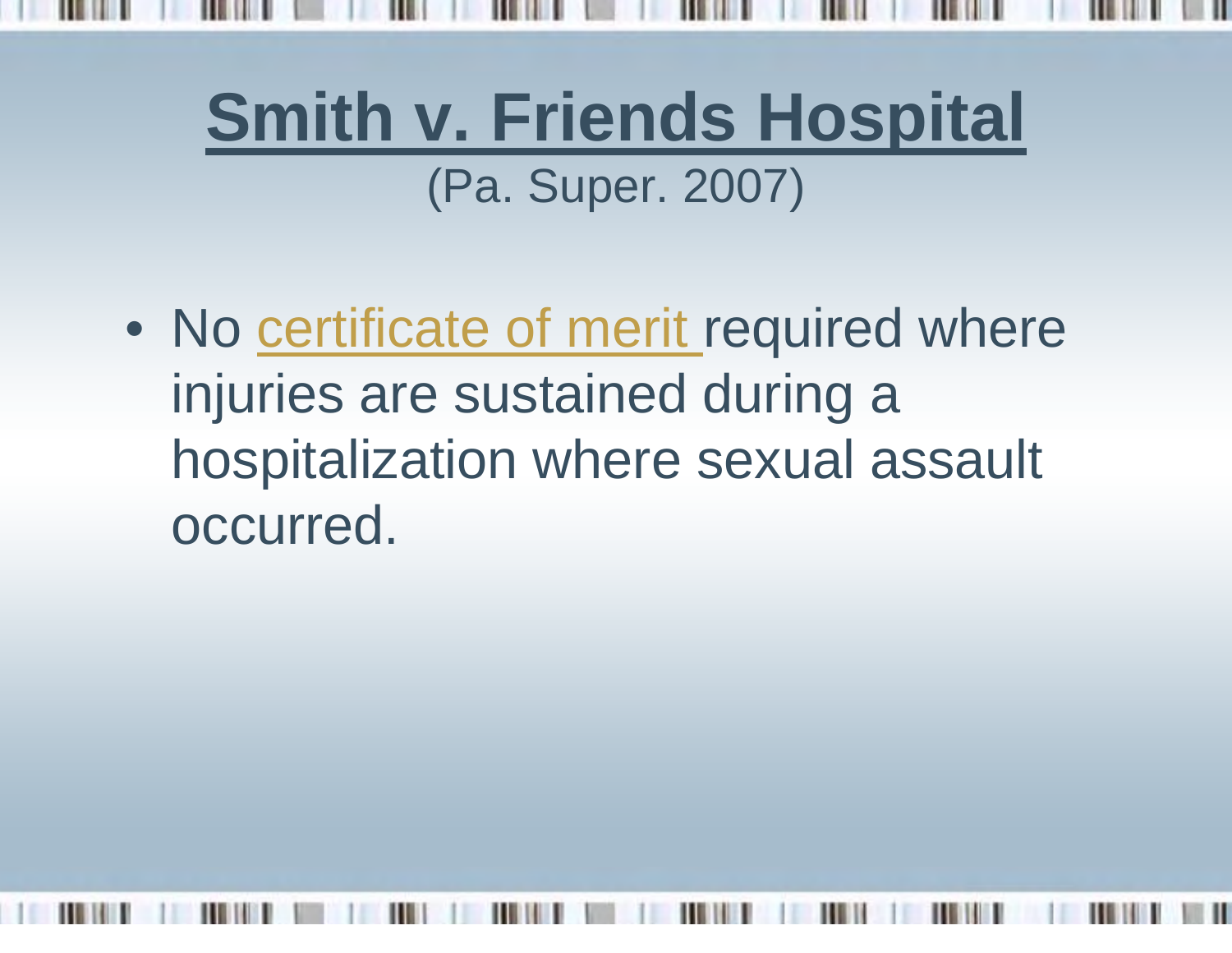#### **Kennedy v. Butler Memorial** (Pa. Super. 2006)

• Claims based solely upon vicarious liability do not require a Certificate of Merit.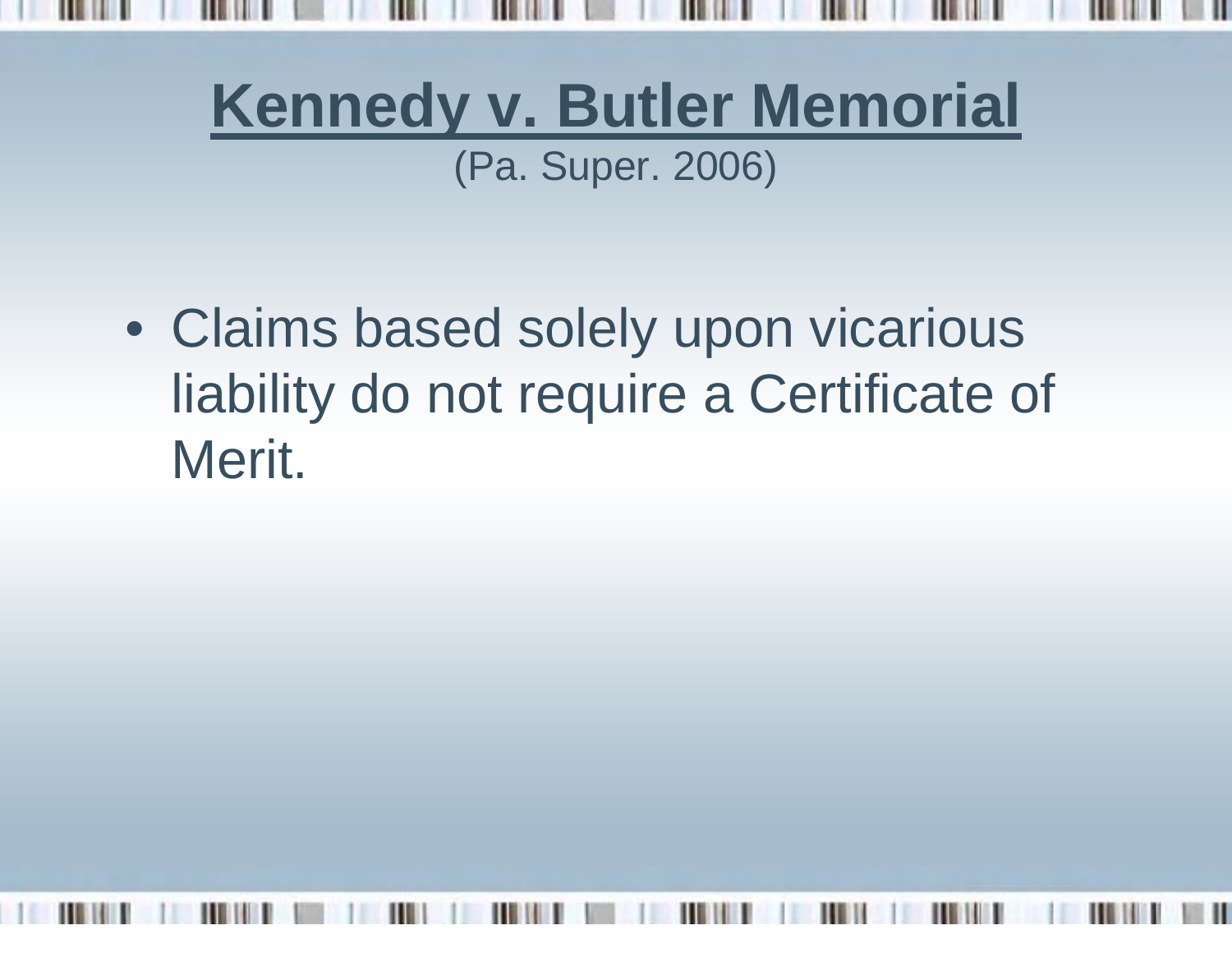# **Merlini v. Gallitzin Water Auhority** (Pa. Super. 2007)

• Deals with an engineering firm and court said COM not required because it is not a professional action.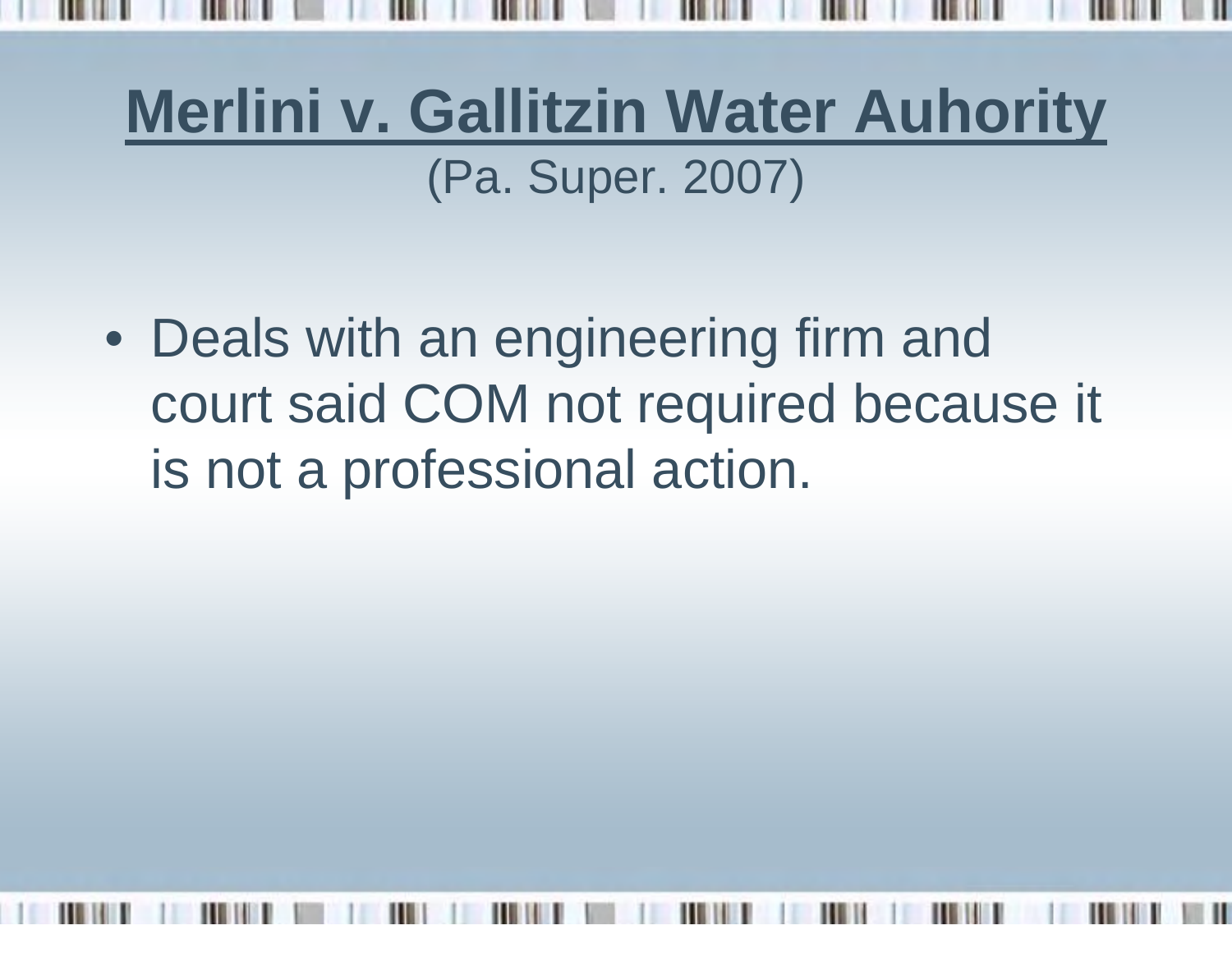

(Pa. Super. 2007)

- A corporation or professional partnership can be a healthcare provider for purposes of Mcare, even if it is not licensed by the Commonwealth to provide healthcare or professional services.
- The purpose of the corporation, engaging the practice of podiatric medicine, would clearly fall within healthcare or professional medical services for purposes of Mcare's definition of healthcare provider.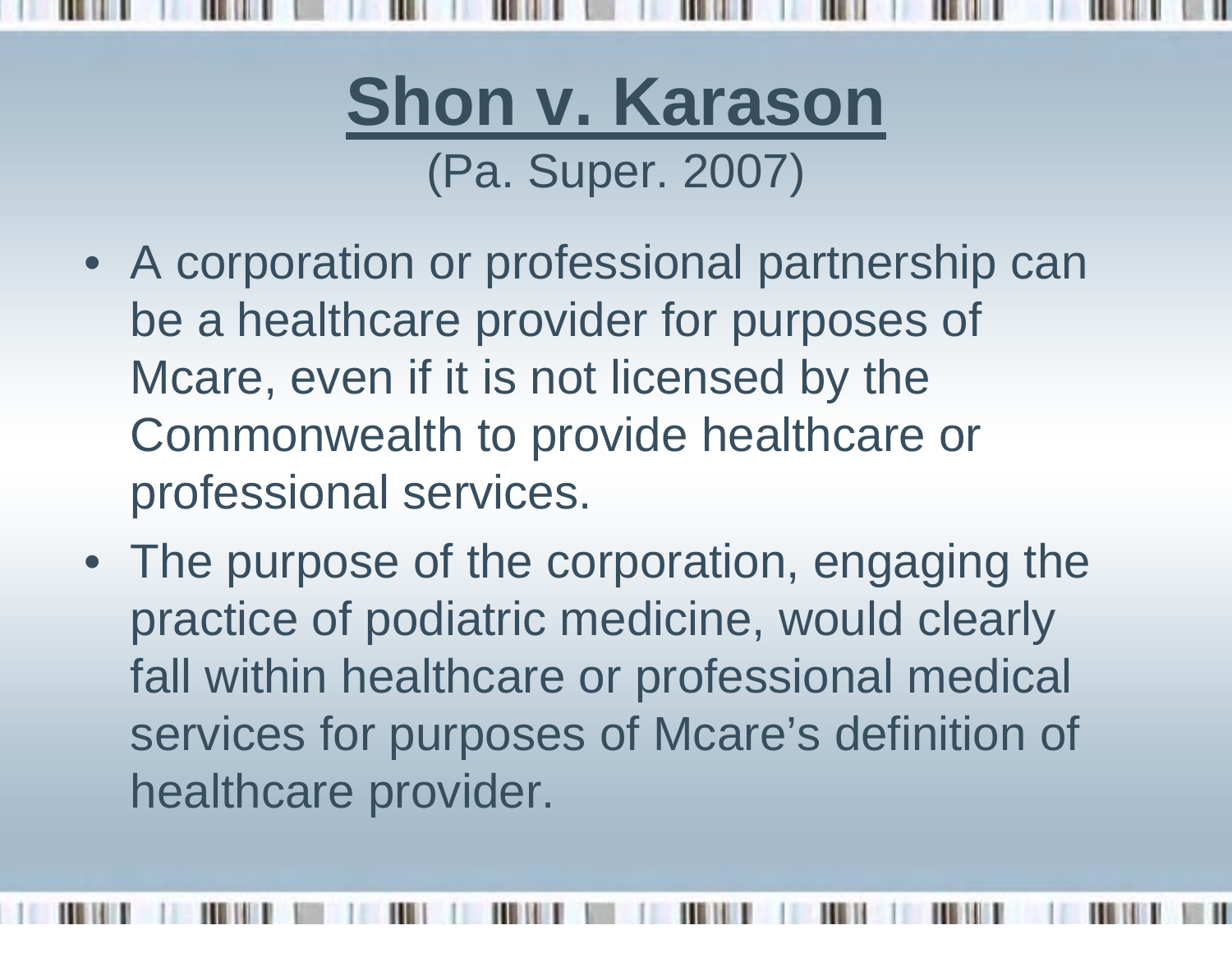#### **Quinby v. Plumsteadville Family Practice** (Pa. 2006)

• Quadriplegic fell from examination table while unattended and unrestrained, resulting in injuries alleged to have lead to death, and under those circumstances res ipsa loquitur instruction regarding negligence should have been given. However, causation between injuries thus sustained, and death, was not resolved.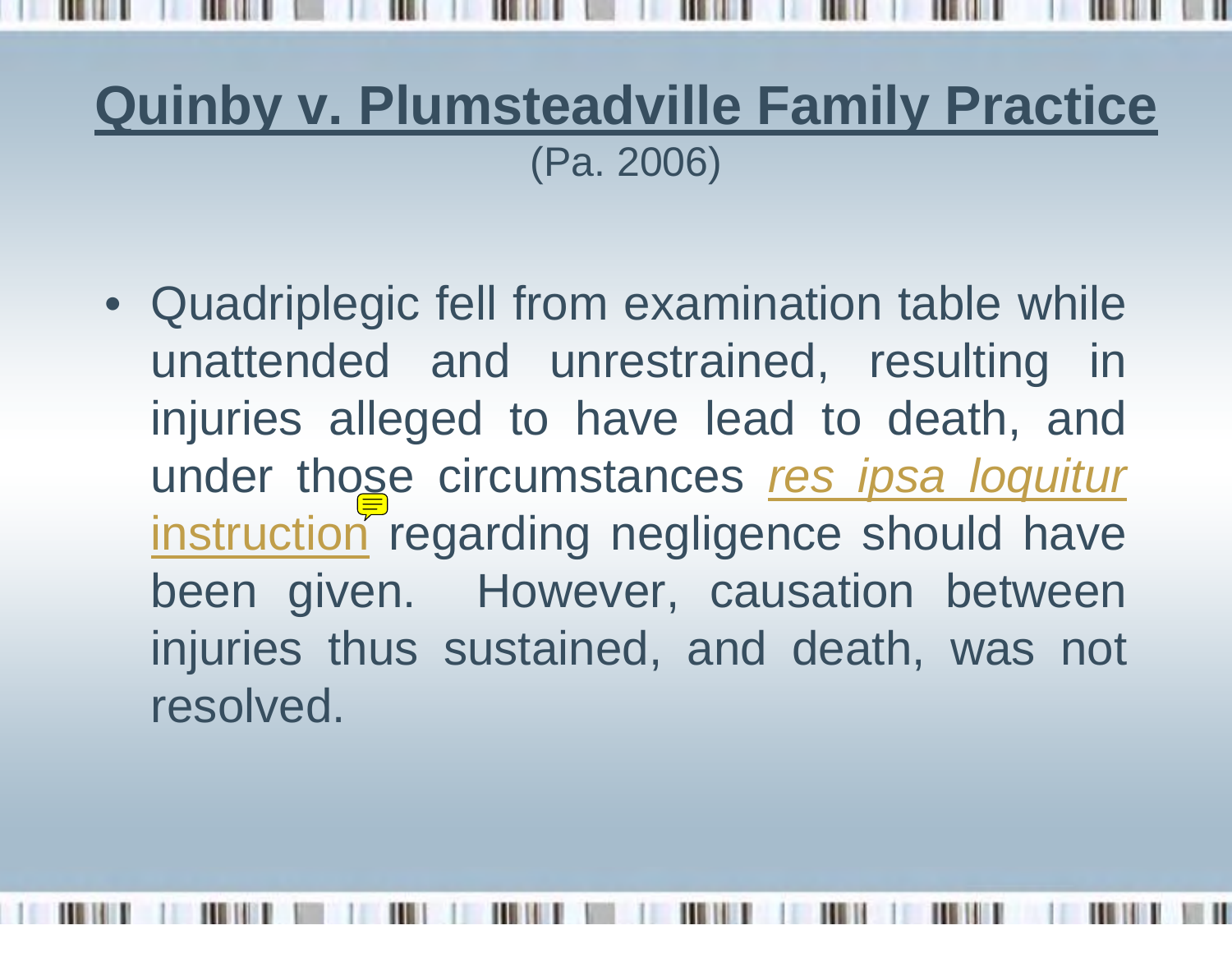**MacNutt v. Temple University Hospital, Inc.** (Pa. Super. 2007)

- *Res ipsa loquitur* instruction should not be given concerning Betadine pooling during surgery which caused burn.
- Quinby distinguished.
- Problem with skin eruption of herpes zoster, not a Betadine burn.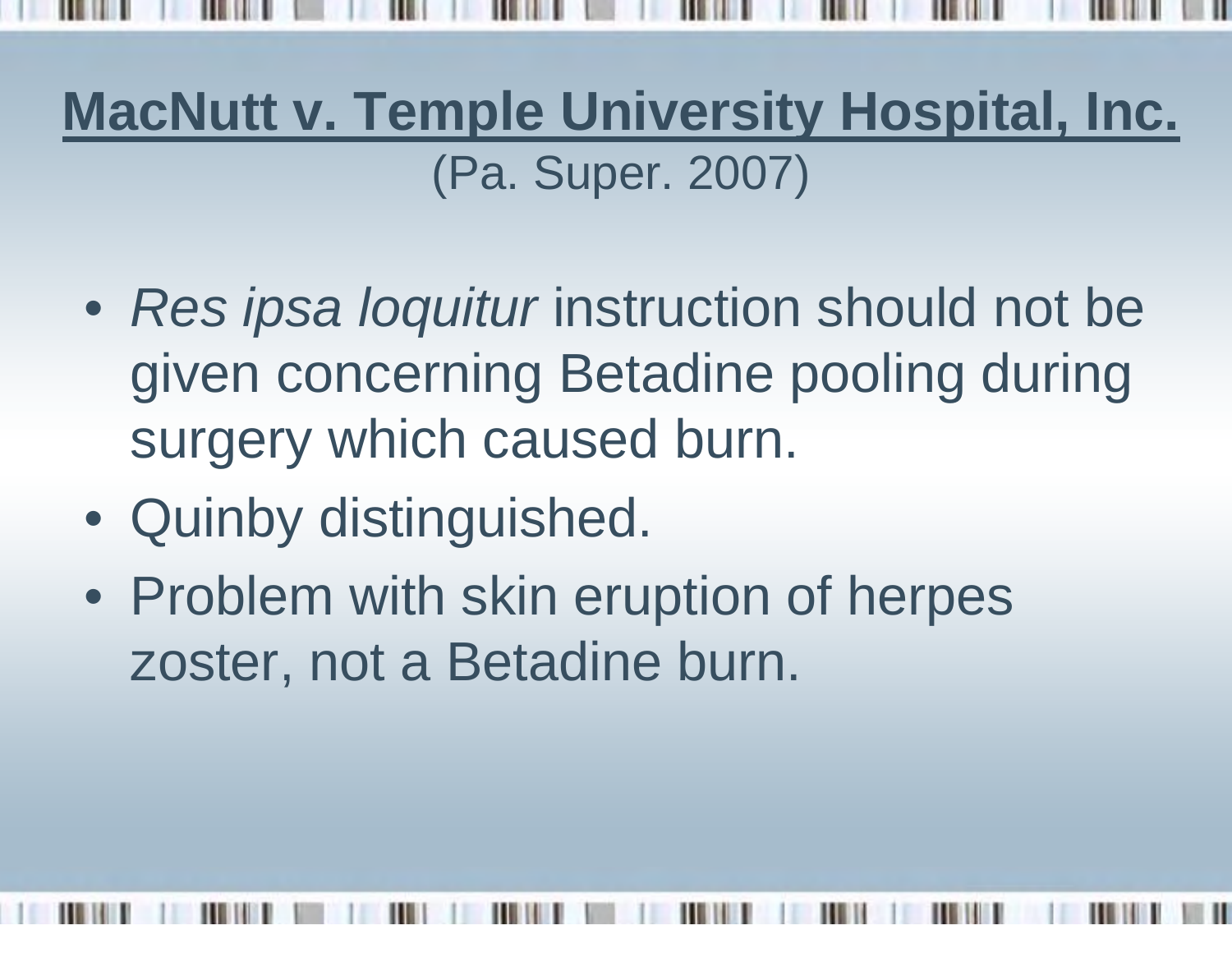

- (Pa. 2007)
- Under the Medical Care Availability and Reduction of Error  $Ad<sup>u</sup>$ , a podiatrist is not competent to testify as an expert witness concerning the applicable standard of care in a medical malpractice action advanced against an orthopedic surgeon.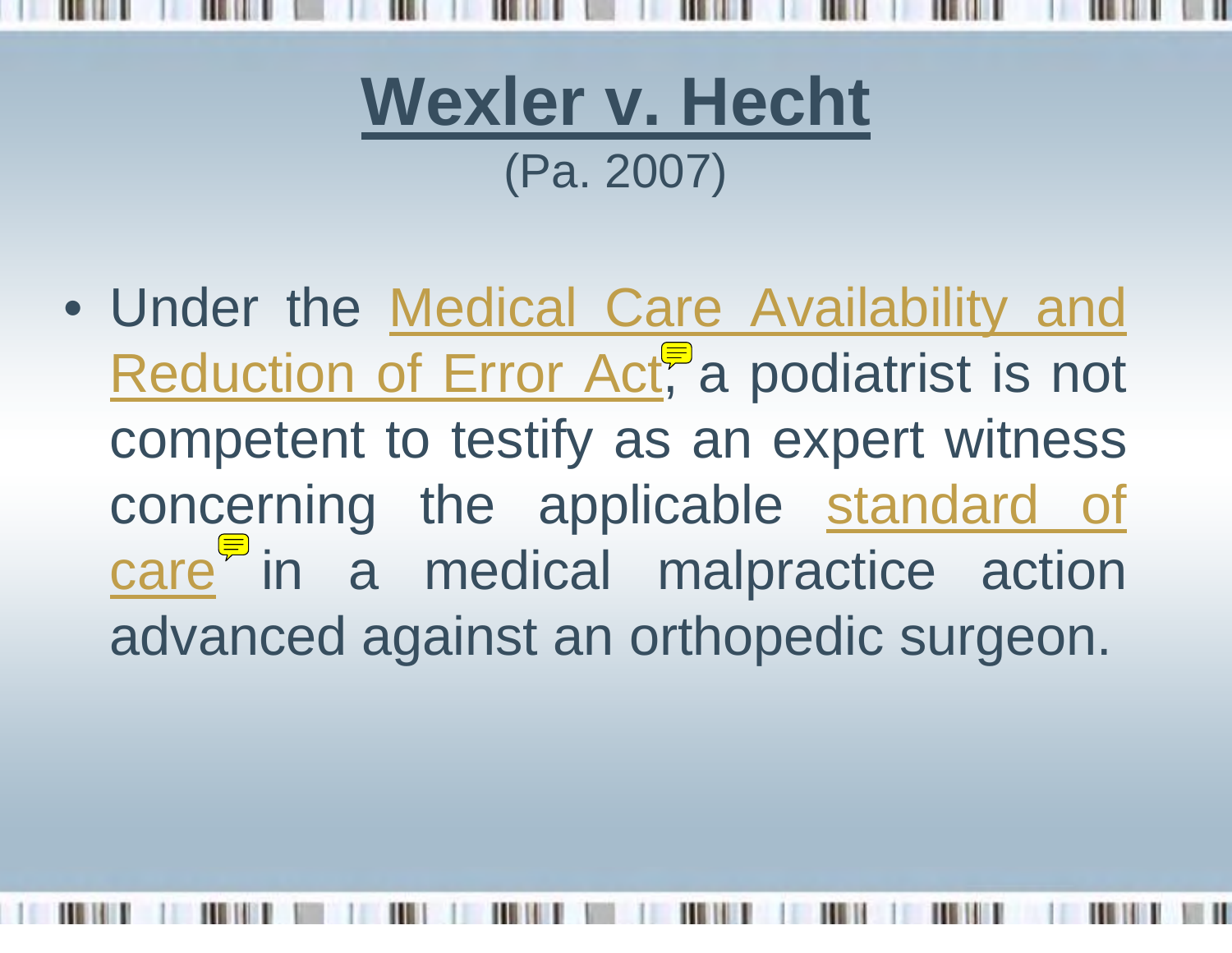

• Radiation oncologist could testify on standard of care against board certified urologist in connection with elevated PSA under 512.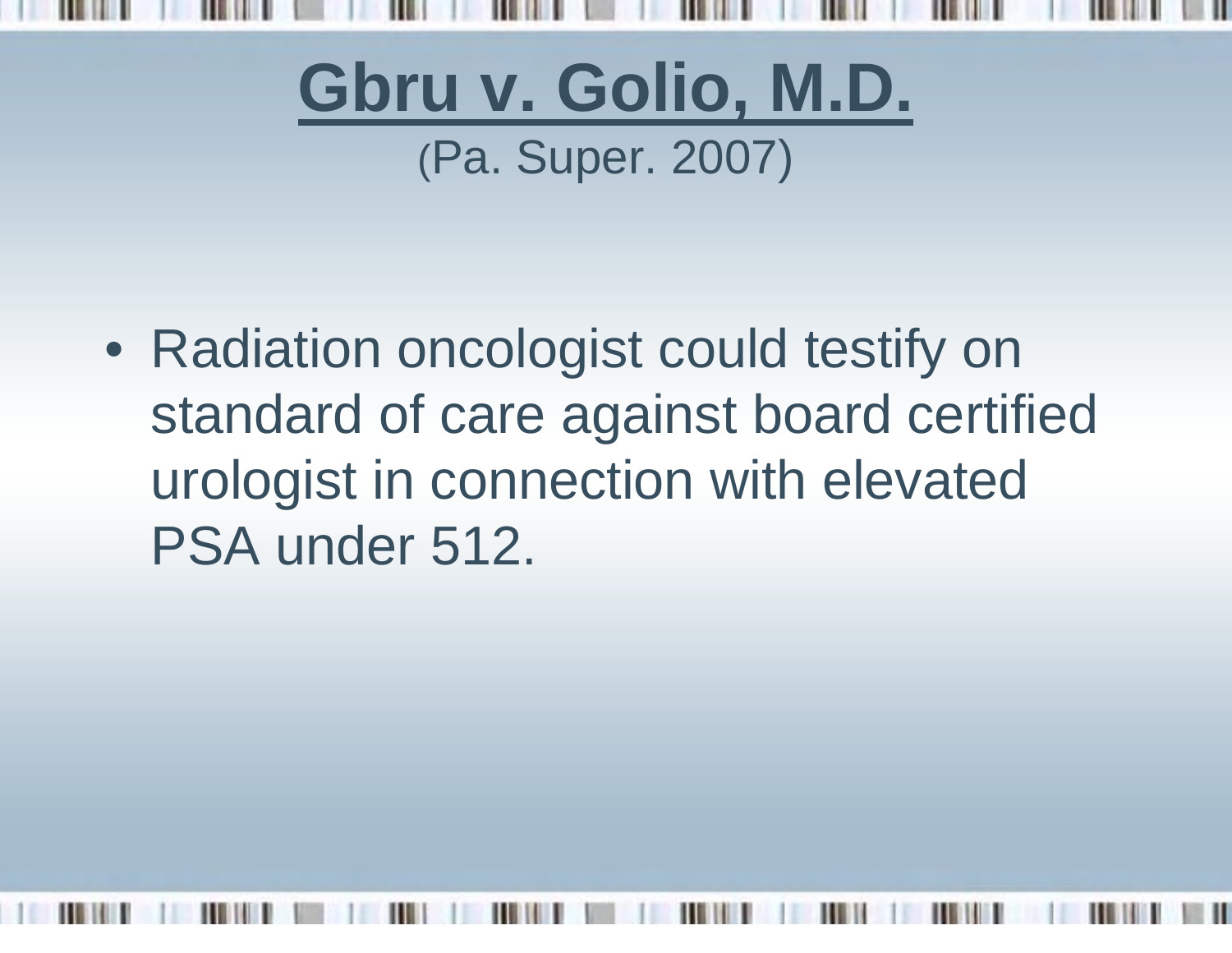## **Freed v. Geisinger Medical Center** (Pa. Super. 2006)

- In case involving pressure wounds, trial court erred by precluding nursing expert witness from testifying since she was qualified to provide expert testimony as to causal relationship between **b**reach and standard of care in patient's pressure wounds.
- Other examples of non-doctor experts here.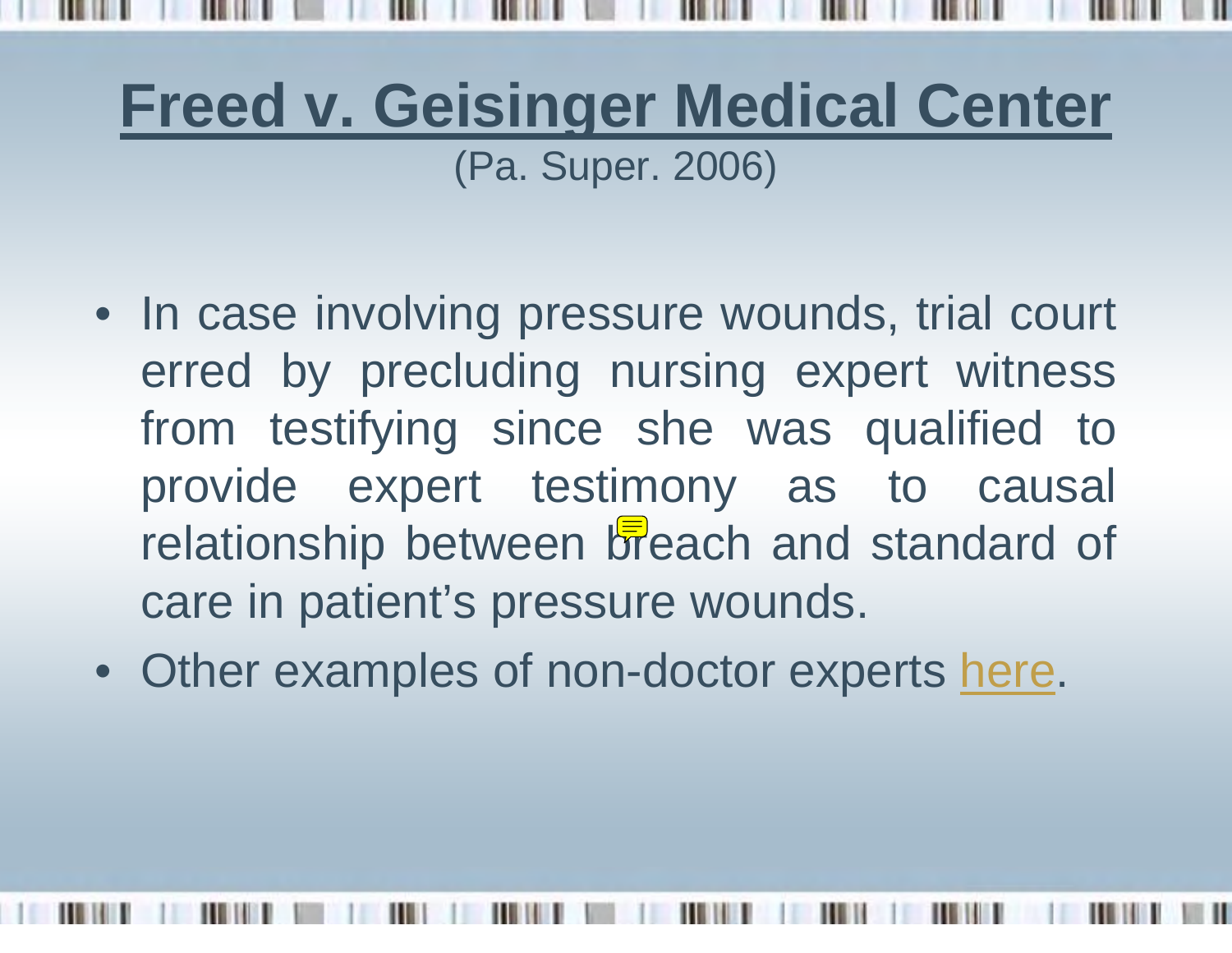

# **Jacobs v. Chatwani** (Pa. Super. 2007)

• Urologist could testify to negligence of obstetrician/gynecologist when the issue involved his damage to ureters during gynecological surgery.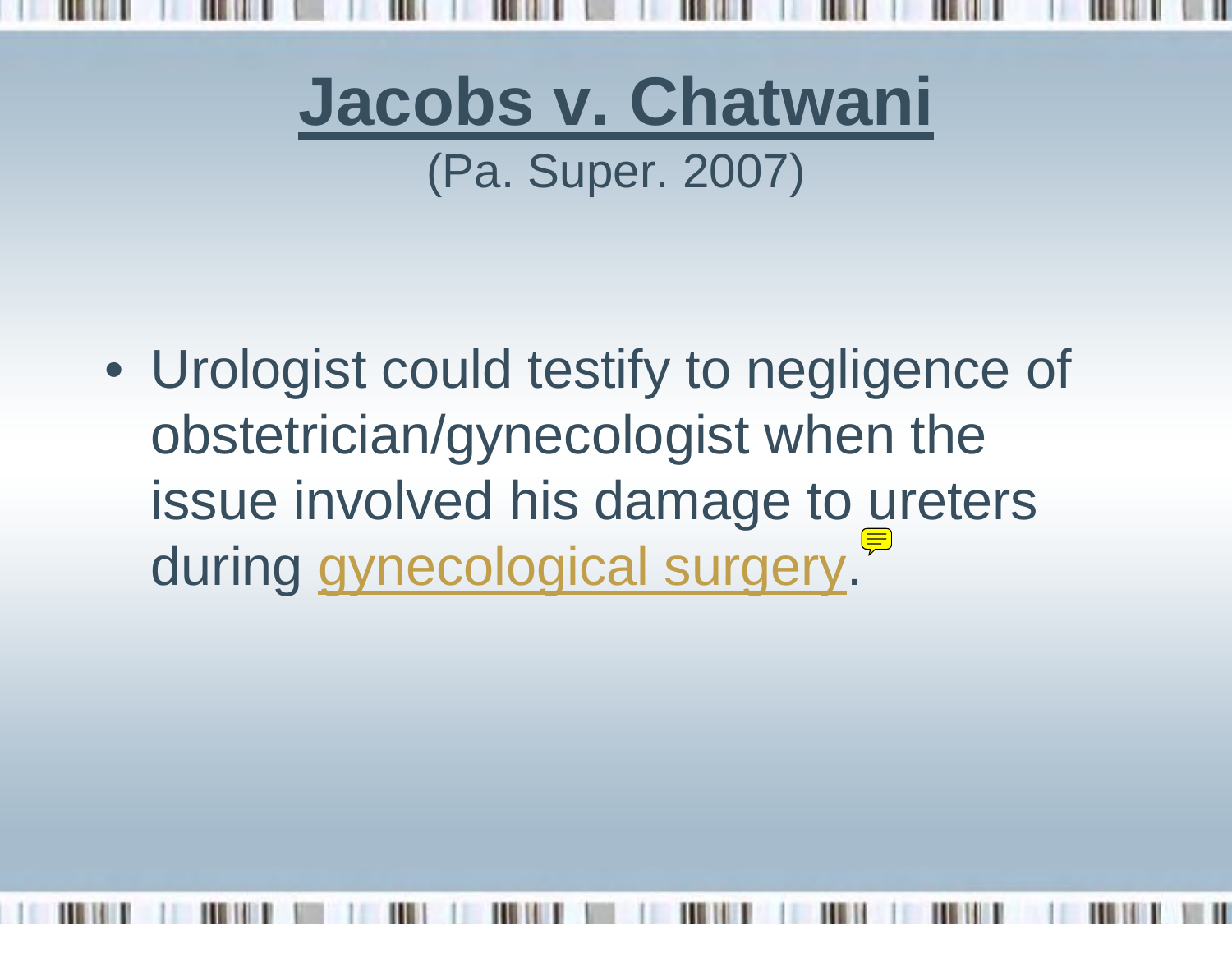# **Isaac v. Jameson Memorial Hospital** (Pa. Super. 2007)

• Medicaid regulations do not impose any legal standard relevant to patient's informed consent claim against doctor.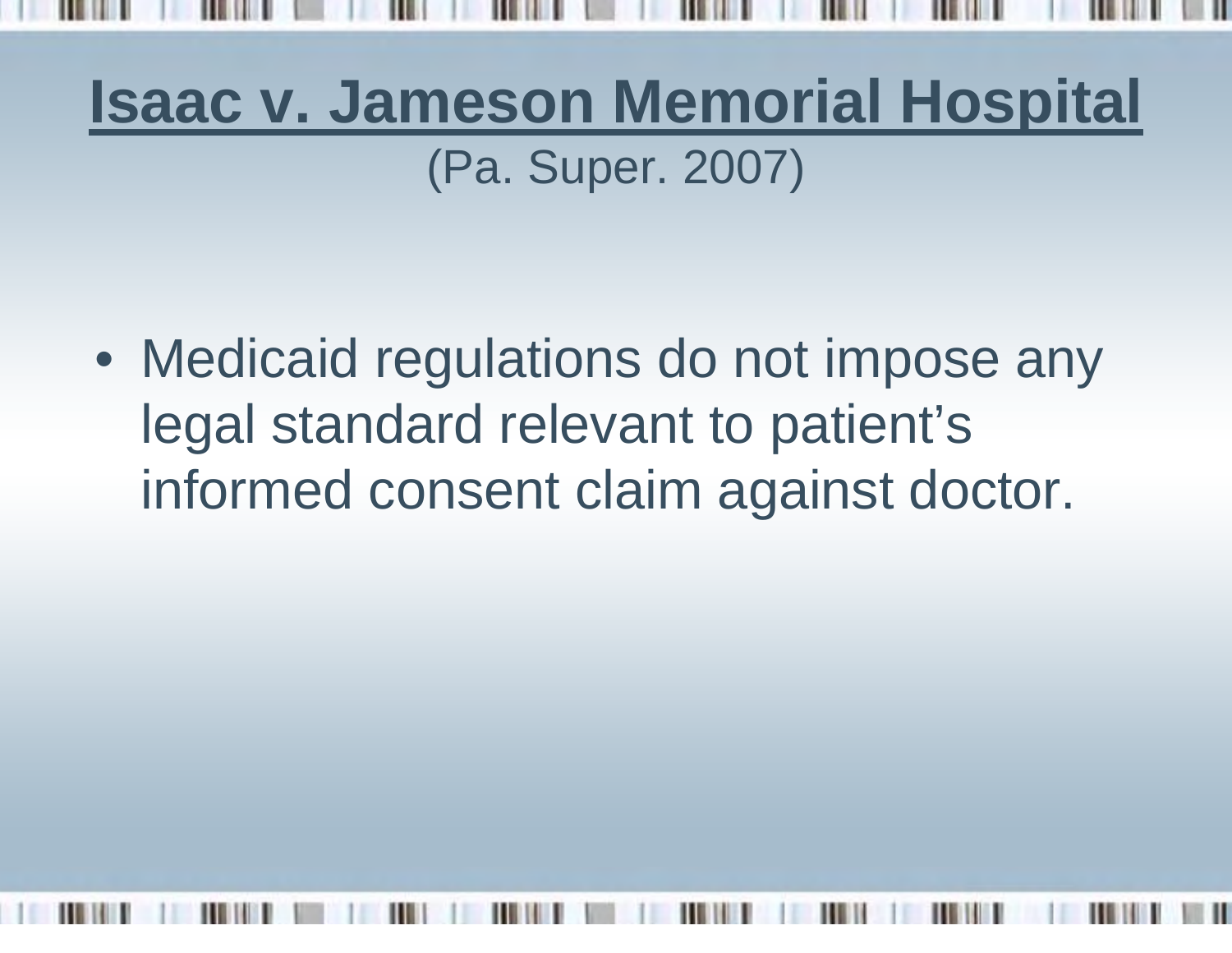# **Lindsey v. Caterpillar** (3rd Cir. 2007)

- In a side boom pipe layer claim, the fact that OSHA roll over structure requirements exempted pipe layers did not exclude state law tort claims based on product liability. OSHA only governs employer-employee relationship, and does not occupy the field between manufacturers and parties injured by their products.
- (Court discussion of preemption & 29 U.S.C. 667 here.<sup>11</sup>

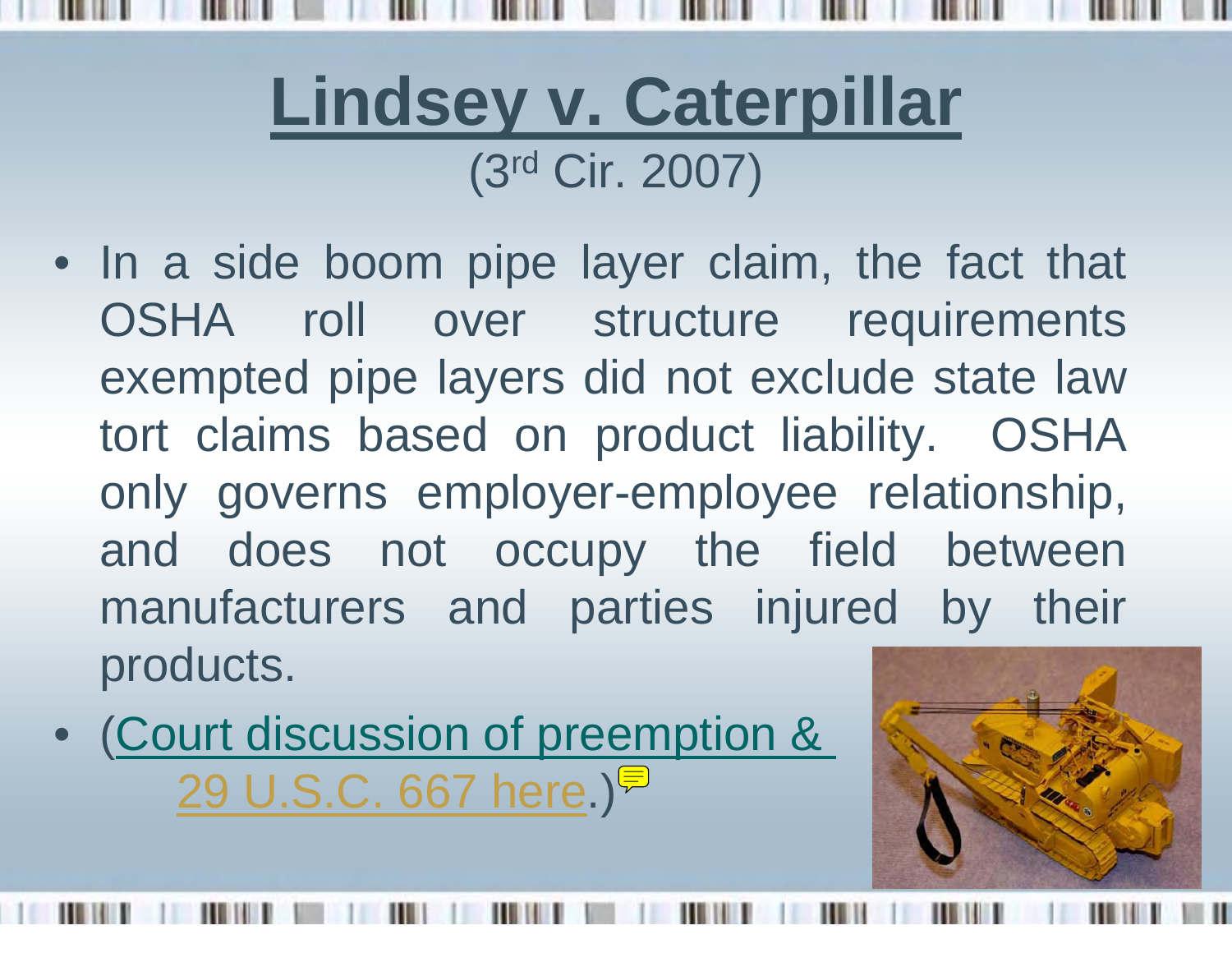#### **Pennsylvania Department of General Services v. U.S. Mineral Products Company** (Pa. 2006)

- $\bullet$ Flammability of building materials.
- Was error for trial court to allow the jury to evaluate whether a fire is a reasonably foreseeable occurrence.
- $\bullet$ Negligence should not have been part of case.
- $\bullet$  Fire is not an intended use, and question of whether fires are foreseeable is not relevant. Permitting jury to consider foreseeability constituted reversible error.
- Verdict was improper.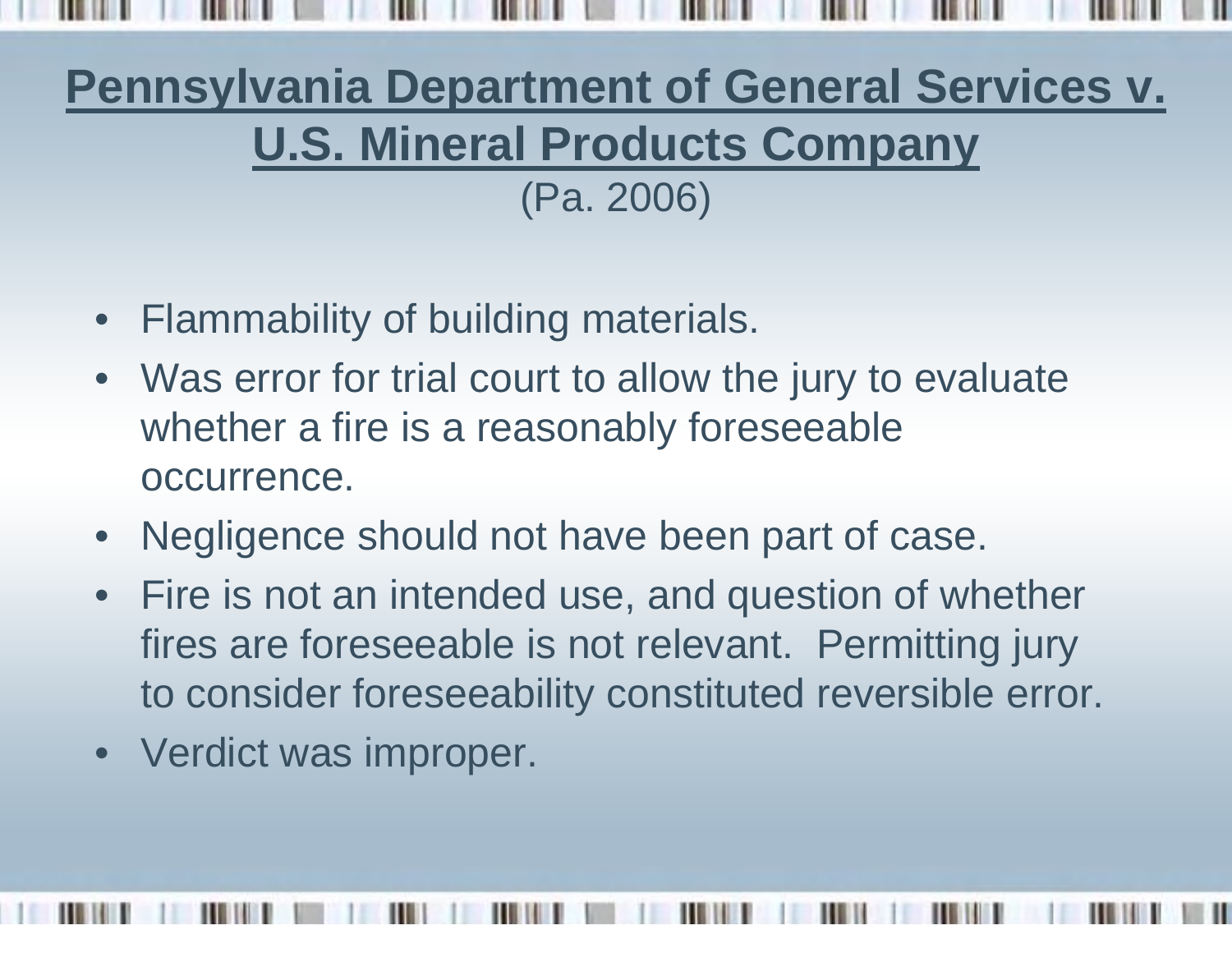# **Salley v. Option One Mortg. Corp.** (Pa. 2007)

• An arbitration agreement, consummated in connection with a residential loan, which reserves judicial remedies related to foreclosure is not presumptively unconscionable.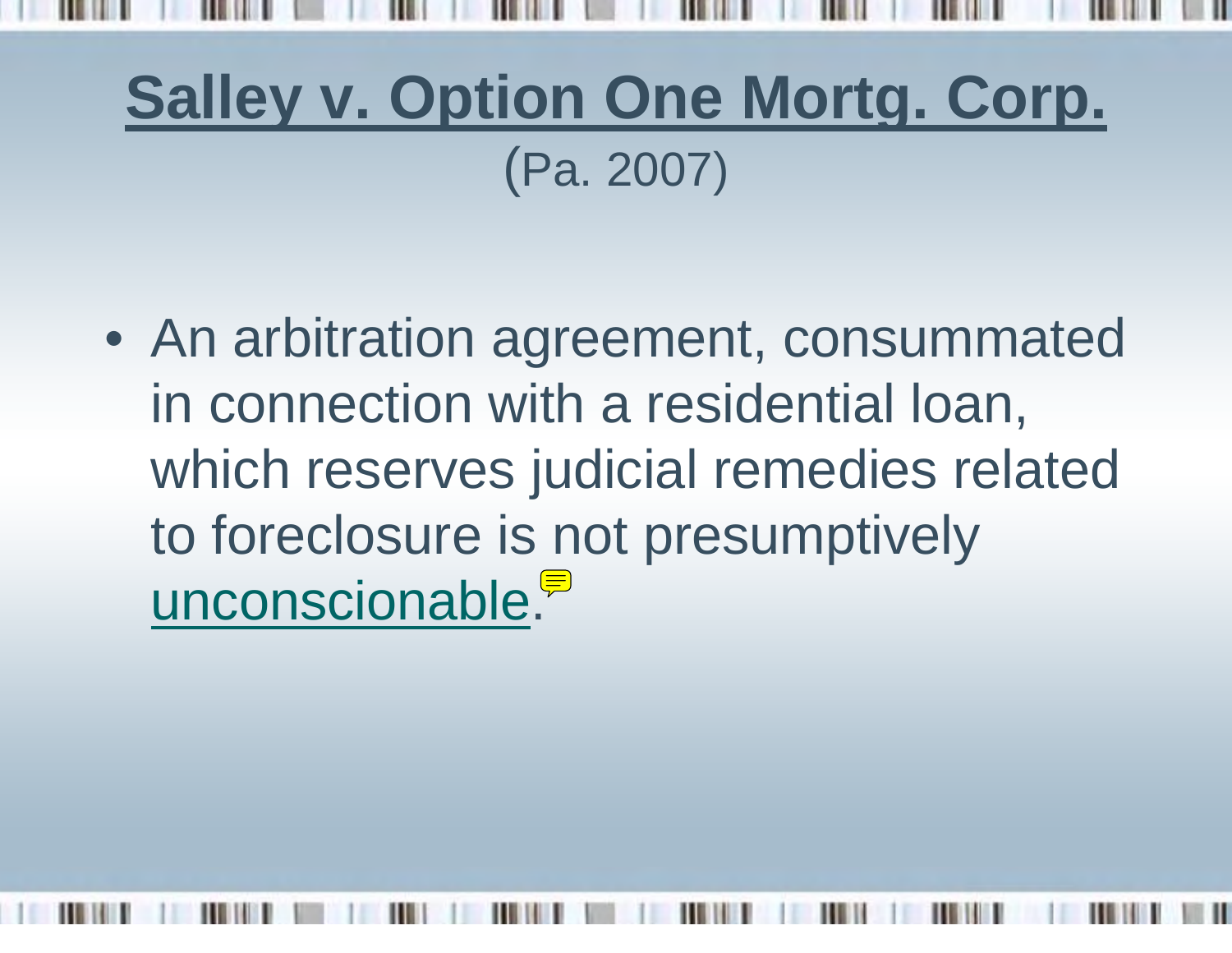

# **Reed v. Dupuis** (Pa. Super. 2007)

• Tenant set forth the cause of action in alleging that her landlord breached a duty to exercise reasonable care by failing to correct water infiltration problem.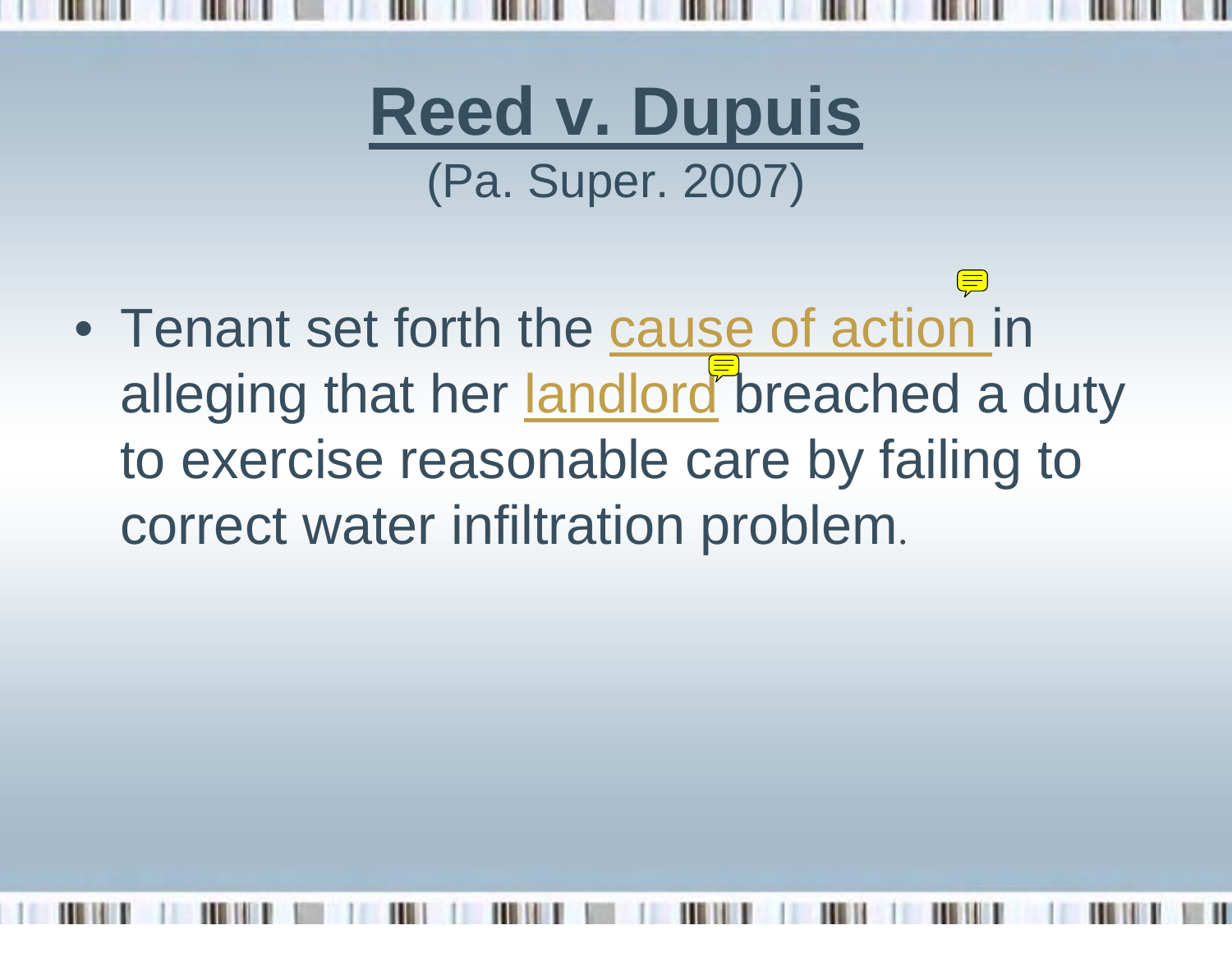

#### **Fletcher v. Harlee Corp.** (Pa. Super. 2007)

Remanded for entry of judgment in favor of appellant corporation suing Szymanski.

Plenty of evidence to pierce the corporate veil.

- $\bullet$ **Undercapitalization**
- $\bullet$ Failure to adhere to corporate formalities
- $\bullet$  Substantial intermingling of corporate and personal affairs
- $\bullet$ Use of corporate from to perpetrate a fraud
- $\bullet$ Equitable considerations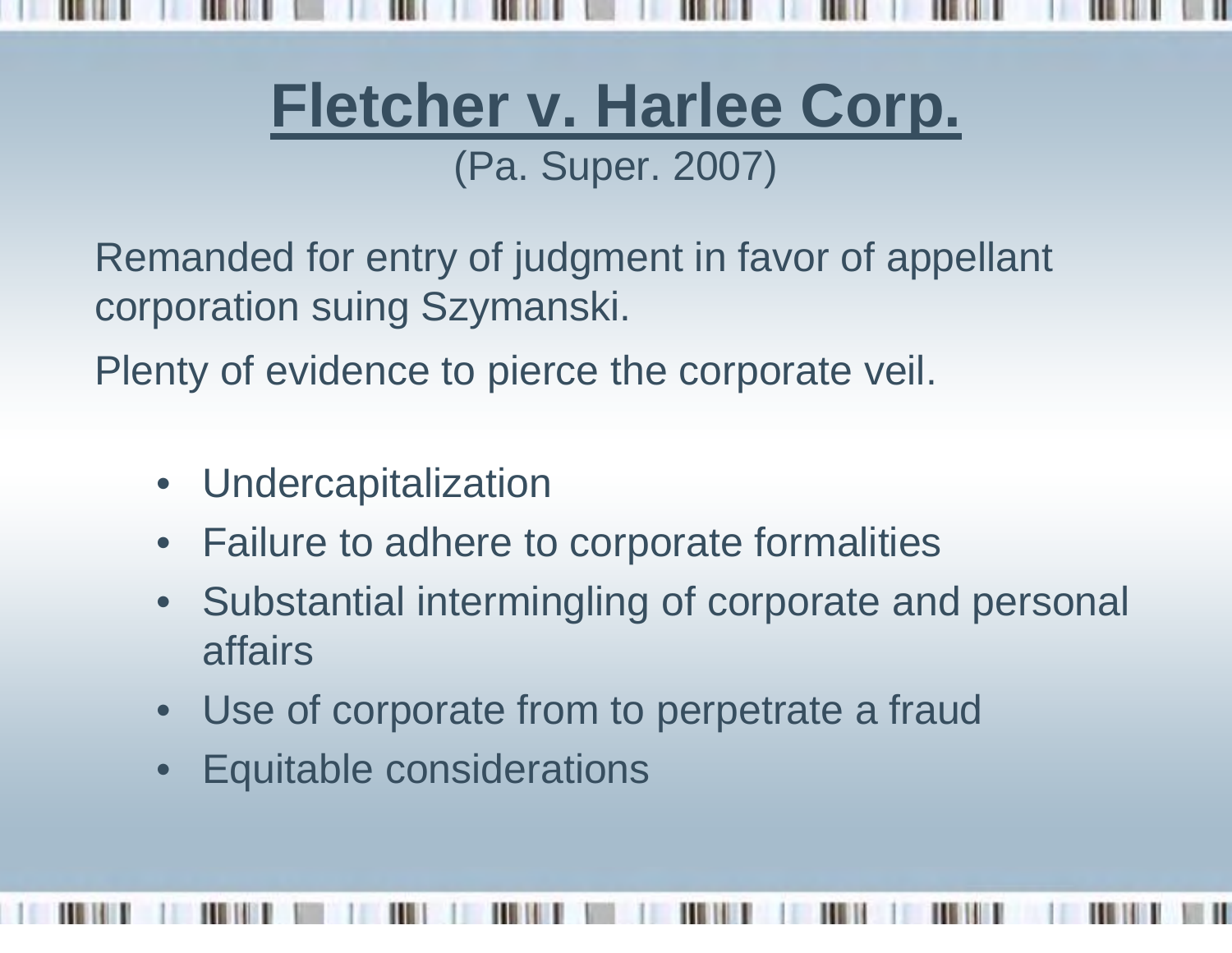# **Schappell v. Motorists Mutual Ins. Co.** (Pa. 2007)

- There is a private cause of action for statutorily prescribed interest in a case brought by chiropractors.
- Factors discussed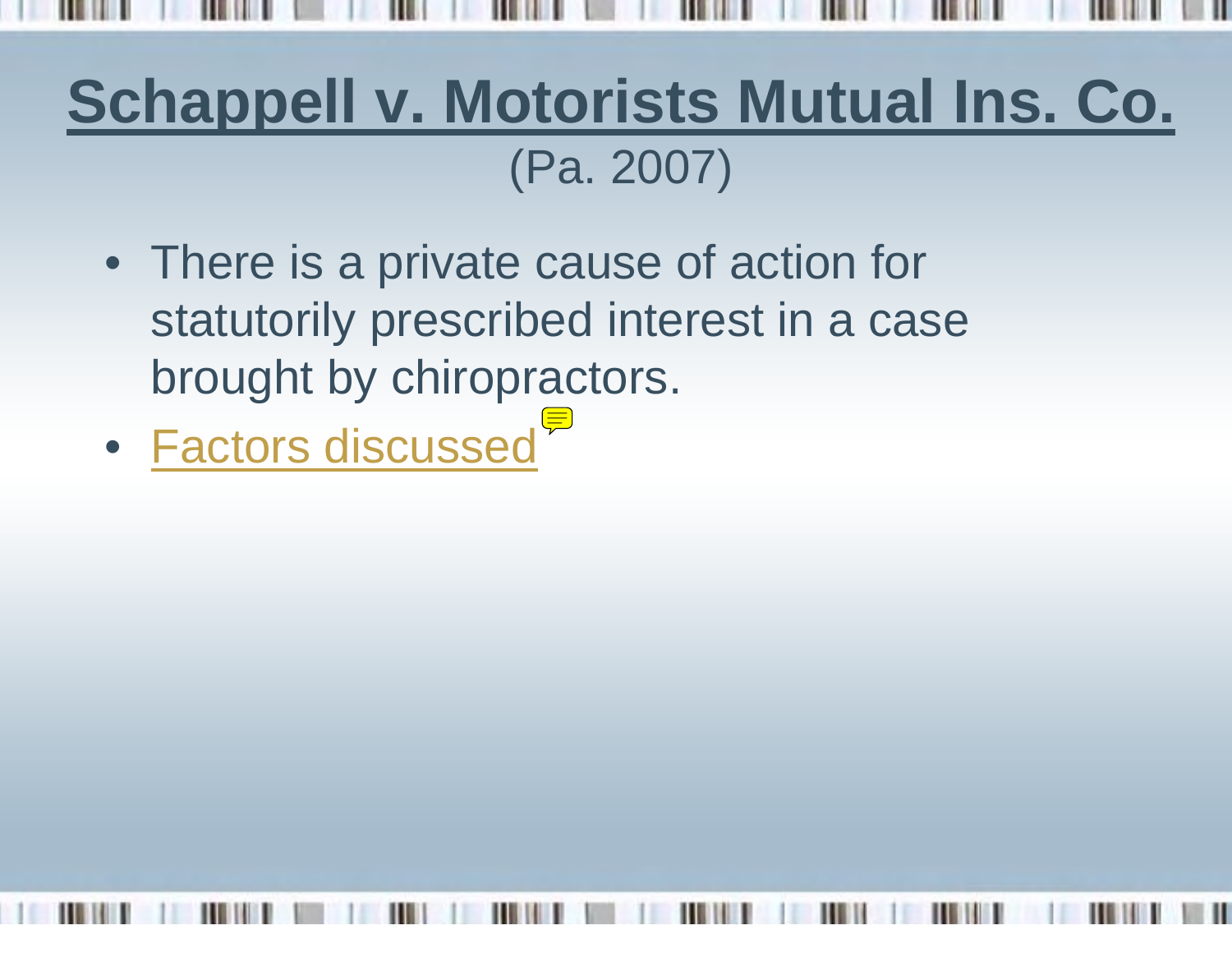# **Wachovia Bank v. Ferretti** (Pa. Super. 2007)

- $\bullet$  Statute of limitations in legal malpractice begins to run when the attorney breaches his or her duty and is tolled only when the client, despite the exercise of due diligence, discovers the injury or its cause.
- $\bullet$  Statute of limitations is two years from the date when a person knew or, in the exercise of reasonable diligence, should have known they were harmed and not when the underlying claim is determined.
- $\bullet$ Claim for legal malpractice can be in contract or tort.
- $\bullet$  Trigger for accrual of legal malpractice is not realization of actual loss but occurrence of a breach of duty.
- $\bullet$  Until client suffers applicable harm as a consequence of attorney's negligence, client cannot establish a cause of action for malpractice.
- •We reject plaintiff's argument that the pendency or potential pendency of an appeal in the underlying case would toll the statute of limitations in legal malpractice.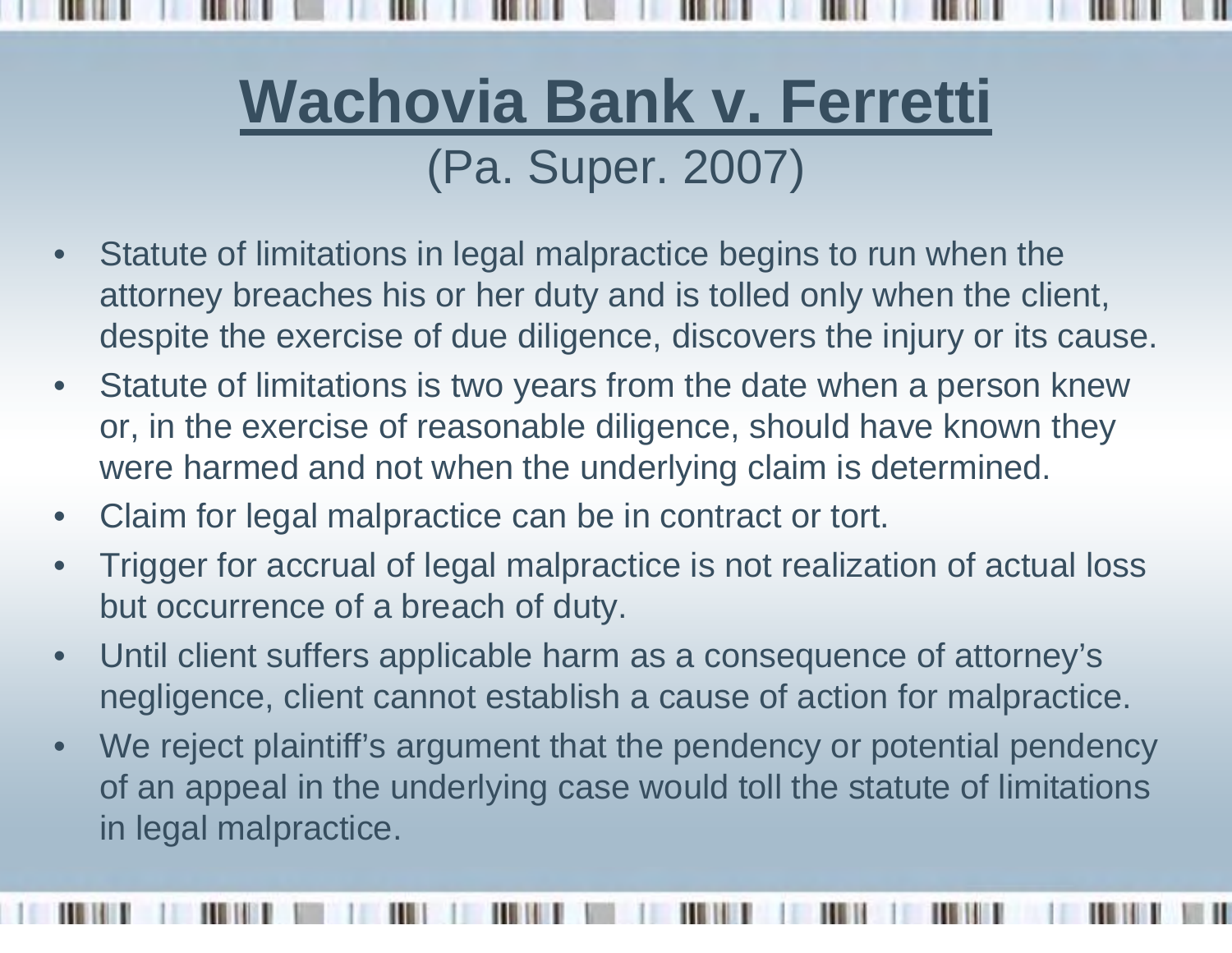

**Rose v. Annabi** (Pa. Super. 2007)

- When settling defendant should be on verdict slip.
- Must be qualified witness to testify on the standard of care for the particular defendant whose name is sought to be put on the verdict slip.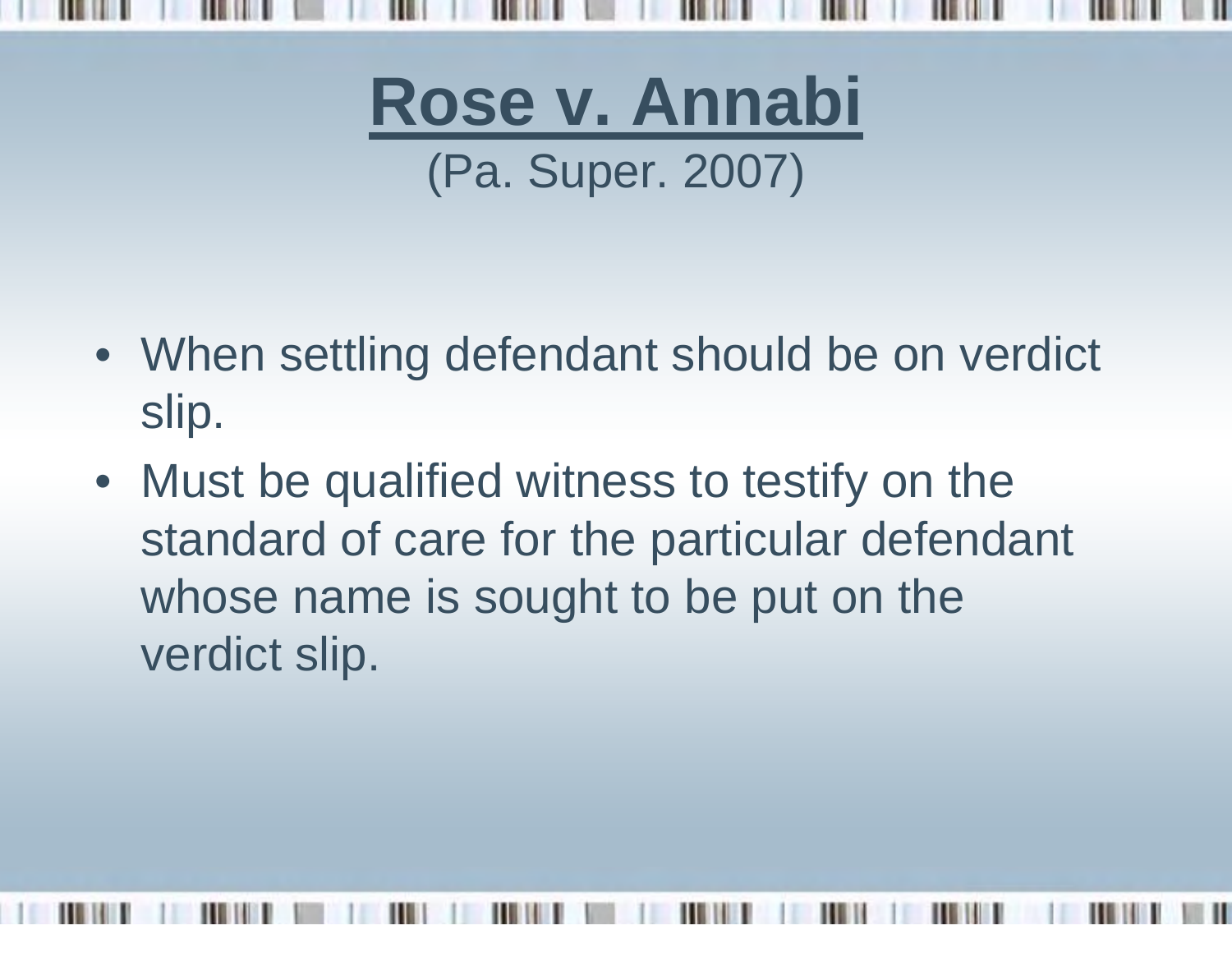

# **McNeil v. Jordan** (Pa. Super. 2007)

- Remand of McNeil case from Supreme Court as to whether there is sufficient reason to permit pre-complaint discovery.
- Claim that someone told an heir they would be treated equally with siblings is not sufficient.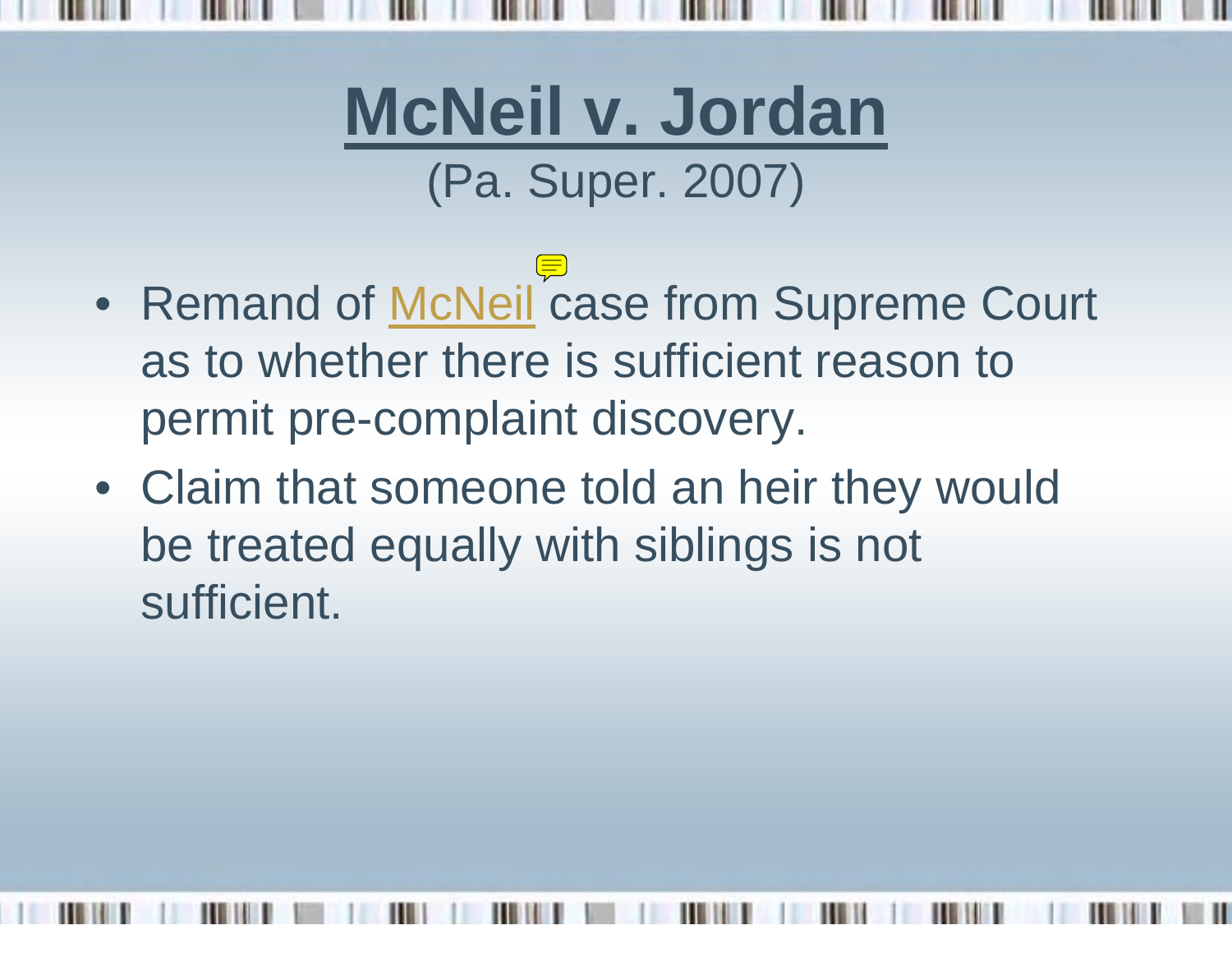

**Flood v. Silfies** (Pa. Cmwlth. 2007)

• Volunteer fire company is a local agency entitled to immunity under Political Subdivision Tort Claims Act.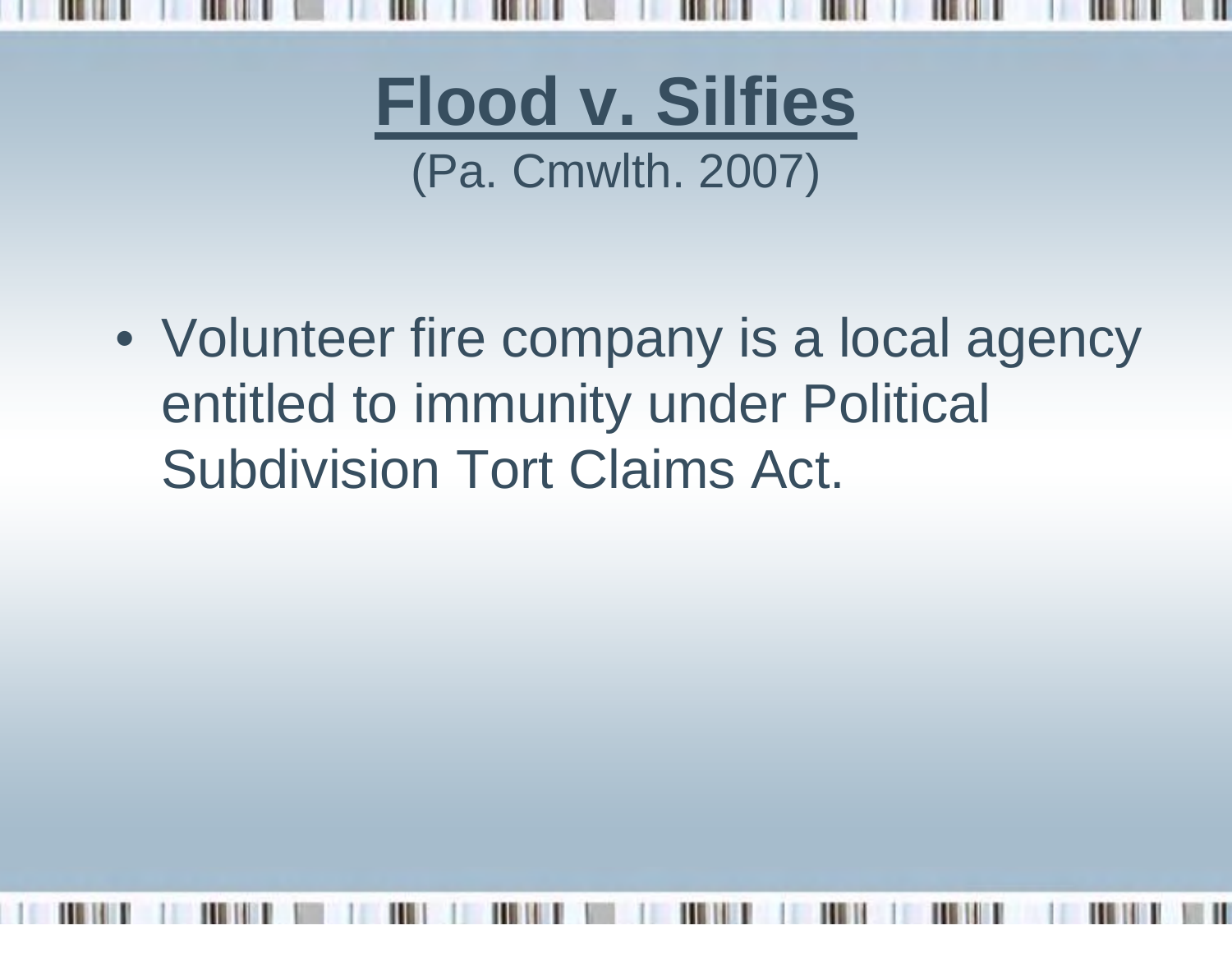**Wang v. Whitetail Mountain Resort** (Pa. Super. 2007)

- $\frac{1}{\sqrt{2}}$ • Assumption of risk **release** in snow tubing case is permissible.
- Chepkevich v. hidden Valley Resort (Pa. Super. 2006) distinguished.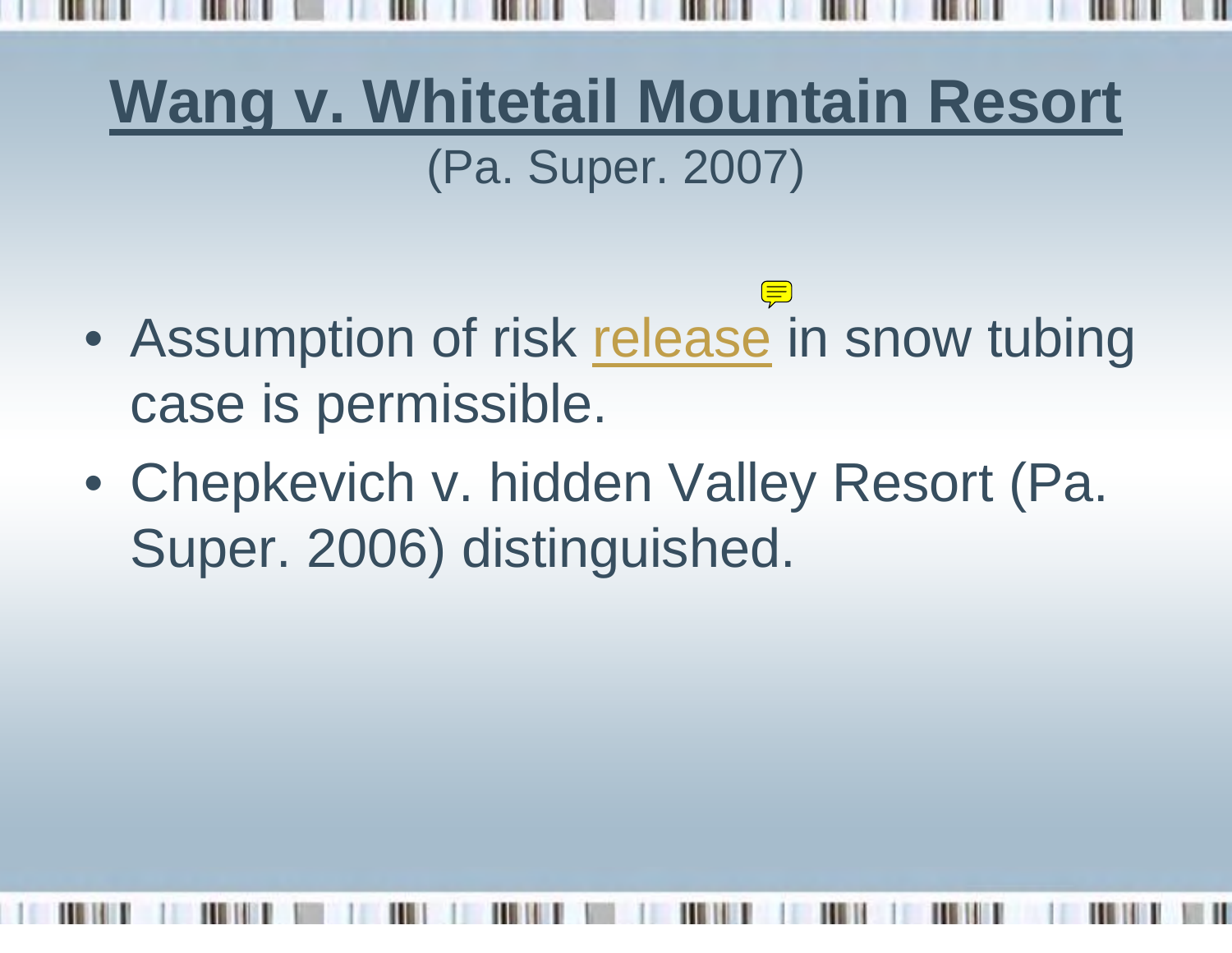

- Settlement funds do not go to DPW because parents did not receive recovery but rather funds were allotted to daughter.
- As parents did not seek recovery of medical expenses within applicable statute of limitations, and as Emily could not have sought recovery of those expenses in her own right, we conclude the trial court erred in conclusion to the contrary.
- $\bullet$  On remand trial court must consider to what extent reimbursement ordered related to medical expenses incurred subsequent to Emily reaching the age of maturity so that proper reimbursement can be made to DPW.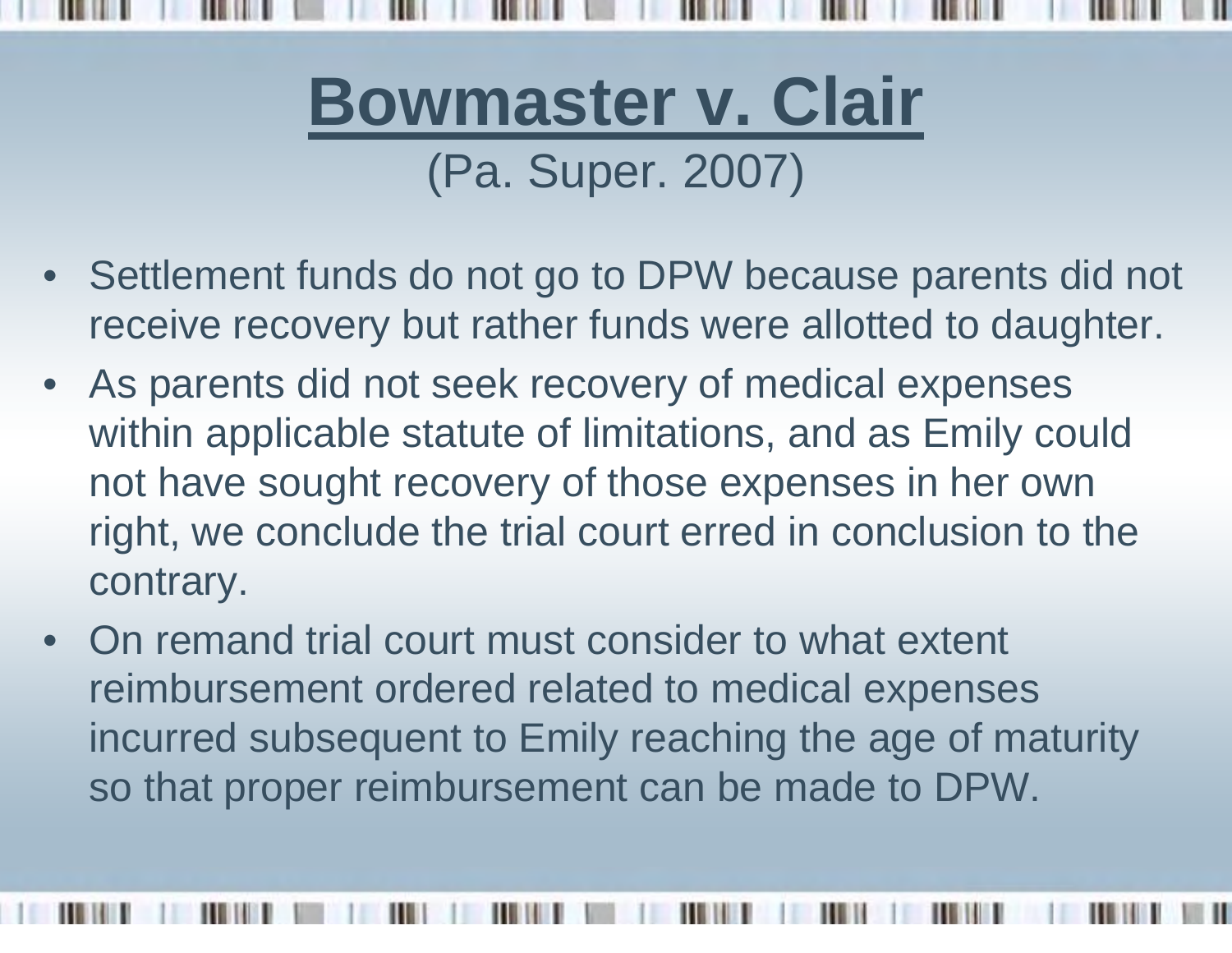## **Ash v. Continental Insurance Company** (Pa. 2007)

• Statute of limitations under bad faith statute is two years.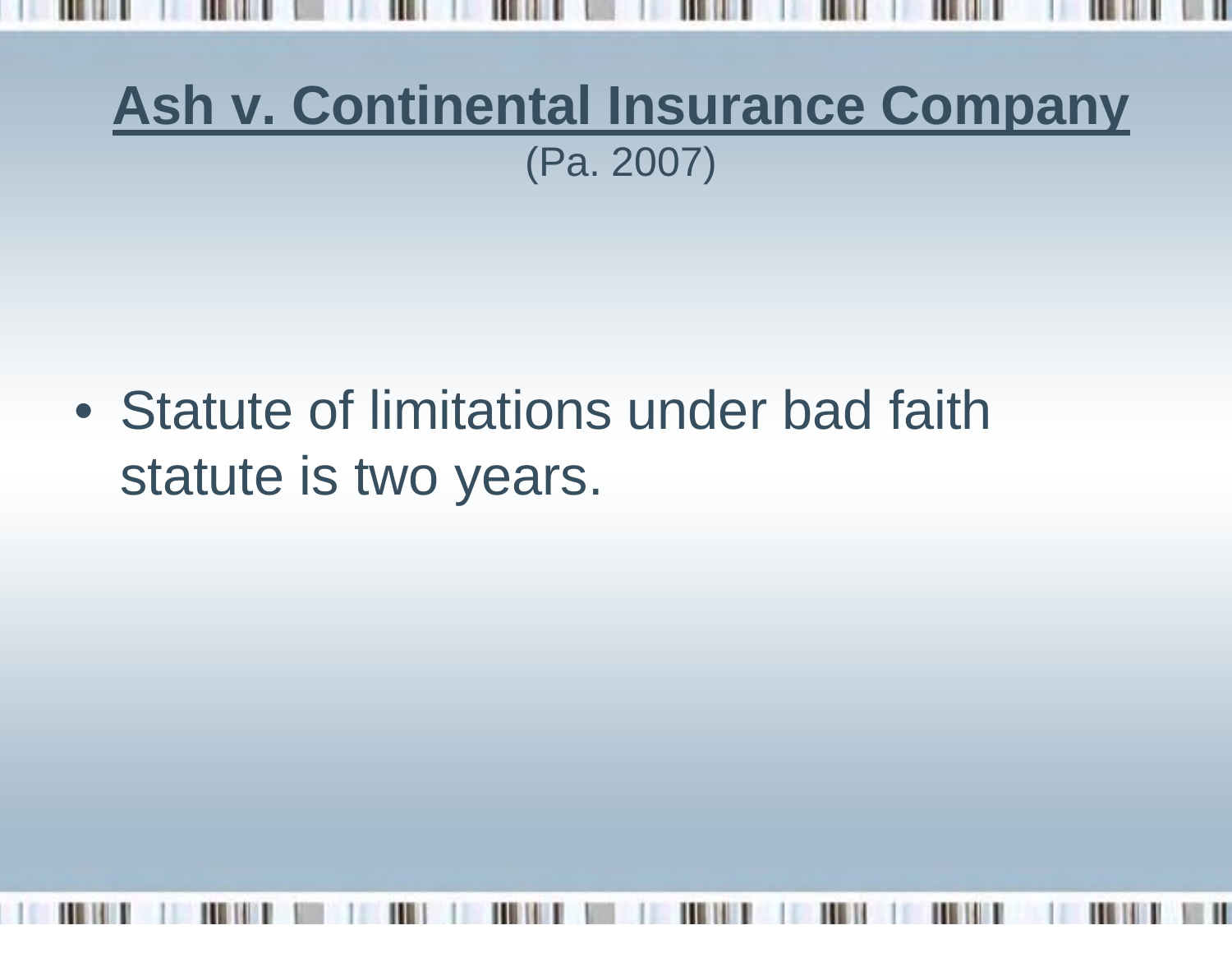# **Paliometros v. Loyola** (Pa. Super. 2007)

- $\bullet$ \$750,000 judgment against fraternity affirmed.
- $\bullet$  Based upon Restatement Second of Torts 344. Business premises open to public: acts of third parties or animals.
- • Innkeepers, knowing fraternity party was going to take place, undoubtedly there would be underage drinking, owed an affirmative duty to exercise reasonable care under the circumstances and take precautions by having some supervisory personnel physically present at the premises to monitor the premises and conduct.